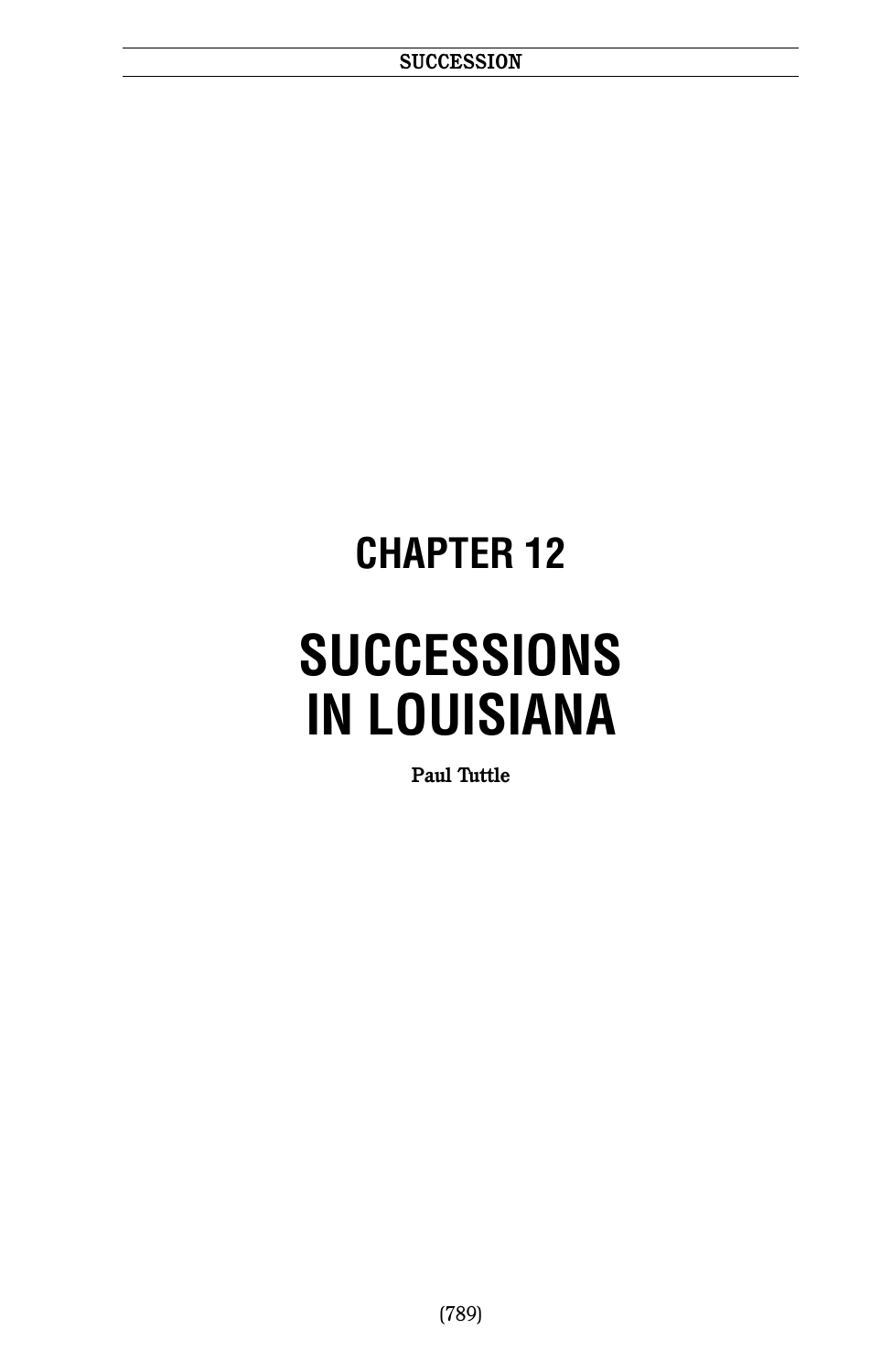#### **About The Author**

**Paul Tuttle** in the Managing Attorney of the Title Clearing Project of Southeast Louisiana Legal Services. He has been an attorney with Southeast Louisiana Legal Services since 1996, working in successions, title clearing, public benefits, family, housing and foreclosure law. Since 2006, Mr. Tuttle has focused primarily on succession and title clearing matters that arose out of the Katrina and Rita disasters. He has been a lecturer on succession law. Mr. Tuttle is a 1996 *cum laude* graduate of Tulane Law School.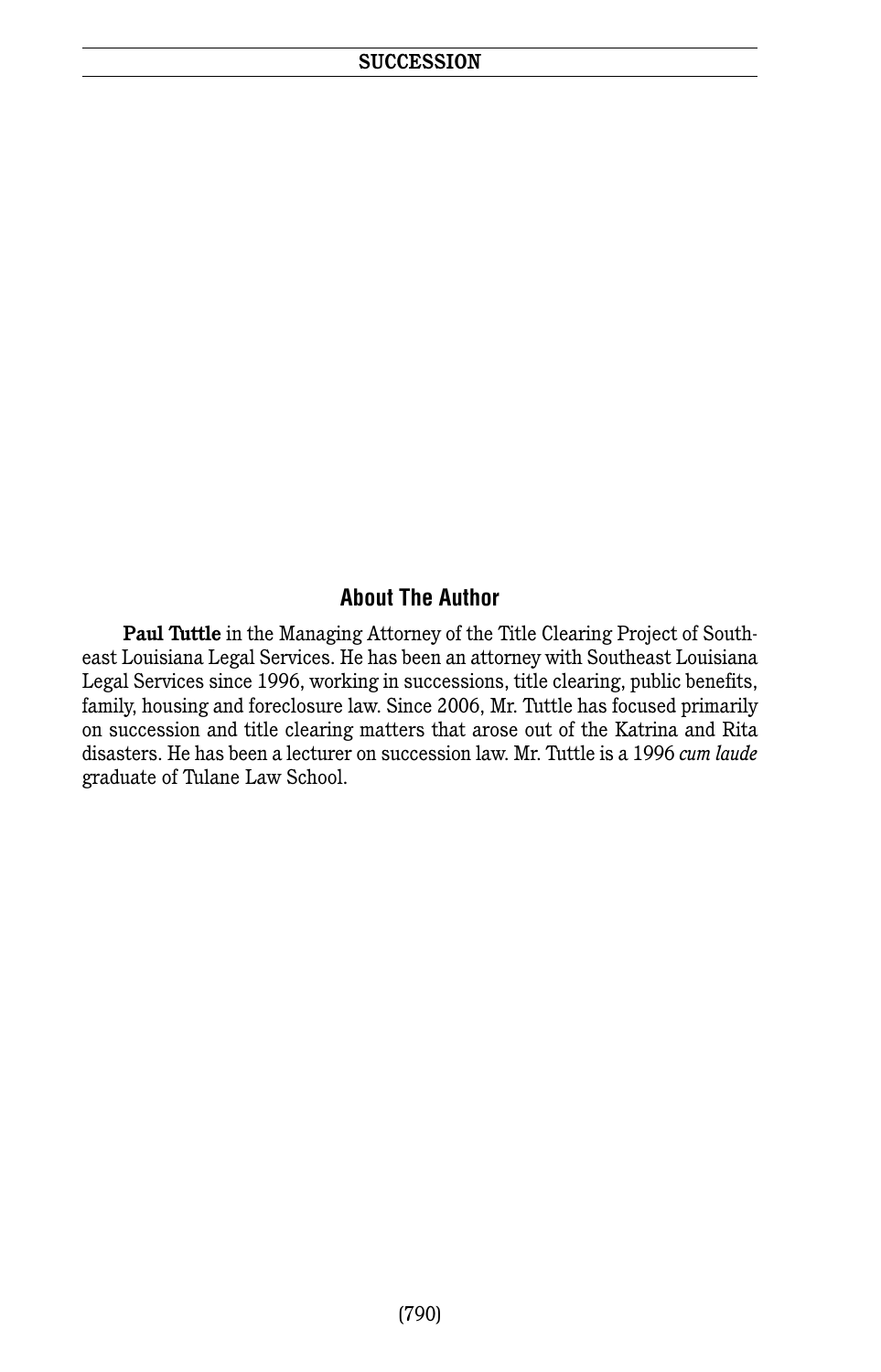#### **SUCCESSION**

## **1. INTRODUCTION**

In Louisiana, probate law is called succession law. The terms succession and estate are often used interchangeably to refer to the property that the decedent owned at death. This chapter outline discusses Louisiana succession law and procedures for intestate and testate successions.

#### **Sources of Louisiana Probate or Succession Laws**

Louisiana probate or succession laws include:

| Substantive Probate Law | La. Civil Code art. 870-1429          |
|-------------------------|---------------------------------------|
| Probate Procedures      | La. Code Civ. Proc. art. 2811 et seq. |
| Tutorship Procedures    | La. Code Civ. Proc. art. 4031 et seg. |
| Community Property Law  | La. Civil Code art. 2325-2437         |

#### **Treatises and Practice Manuals on Louisiana Probate Law**

L. Carman, *Louisiana Successions,* (3d ed*.* LexisNexis 2012)

- C. Neff, *Louisiana Estate Planning, Will Drafting and Estate Administration,* (2d ed. LexisNexis 2004)
- M. Williams, *Successions: Wills and Donations*, in Louisiana Legal Services and Pro Bono Desk Manual (2005)

Louisiana Probate Laws (West 2012)

#### **2. WHAT IS A SUCCESSION?**

"Succession" is transmission of the deceased's estate or rights to his successors. Transfer of ownership to the heirs occurs immediately upon death. La. Civ. Code art. 935. An heir may exercise rights of ownership for his interest in an asset of the estate and the estate as a whole before the qualification of an executor or administrator. La. Civ. Code art. 938. Indeed, many indigent clients will take physical possession of succession property, including immovable property, without completing the succession. Nonetheless, a succession must be opened and completed in order to exercise important legal rights as to the deceased's property. 1

The estate of the deceased includes the property, rights, and obligations that he had at death. The estate also includes all rights and obligations that have accrued since death. La. Civ. Code art. 872.

The complexity of a succession depends on the value and type of property involved, the decedent's debts, and whether there is conflict among family members. Often, indigent clients either have never heard of or are unfamiliar with the procedures for opening a succession. They are simply told by the bank, mortgage company or an attorney that they had to "open a succession" before they could have access to the deceased's bank account, obtain a home improvement loan, or cash the deceased's settlement check.

> A surviving spouse may use a La. R.S. 9: 1513 affidavit to withdraw up to \$10,000 from a checking account, savings account or certificate of deposit.

 $\overline{1}$  In estates less than \$75,000, a simpler succession procedure, called " heirship affidavit", may suffice. See La. Code Civ. Proc. art. 3431-34.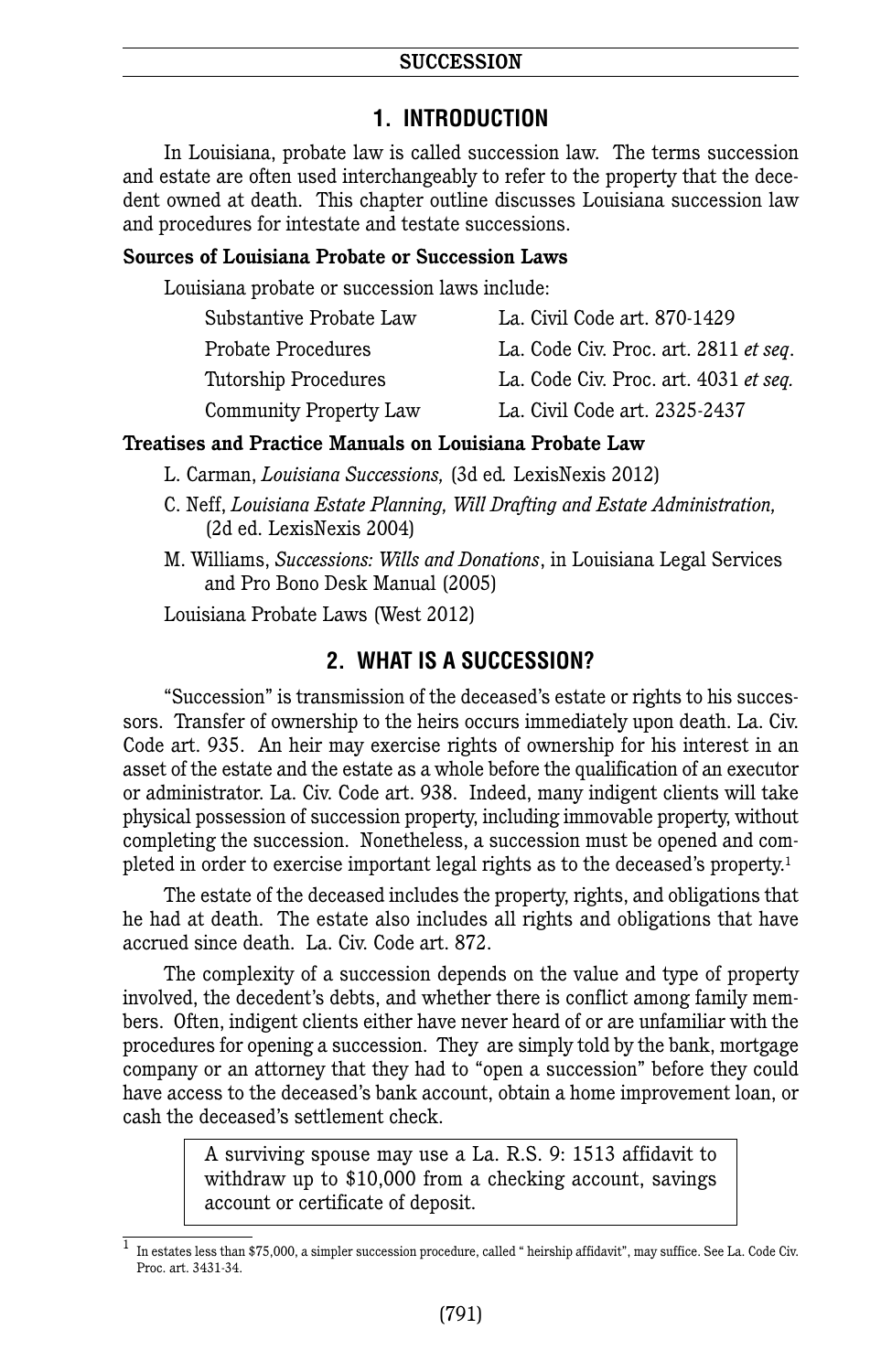## **2.1 WHY IS IT IMPORTANT TO OPEN A SUCCESSION?**

A succession is opened to get legal possession of immovable and movable property, and to gain access to bank accounts, pensions or insurance proceeds for the successors. The legal possession of immovable property that results from a succession will give the successors the power to sell the property, refinance, and qualify for the homestead exemption. In the wake of Hurricanes Katrina and Rita, many successions had to be completed in order for Louisiana homeowners to access state and federal rebuilding funds

## **2.2 WHEN SHOULD A SUCCESSION BE OPENED?**

A succession should be opened as soon as practicable after the decedent's death. Sometimes, it is necessary to immediately open successions to use the decedent's bank accounts or assets to pay funeral or medical bills.

Delay in opening a succession may cause problems. Often, successors wait many years to open a succession. As a result, they may run into problems such as lost documents or wills or face tax sales of homes for unpaid taxes. Also, waiting too many years to open a succession may make a succession more complicated and expensive. This is especially true with the passing of generations when the co-heirs lose contact with each other or die.

Judgments of Possession in Succession cases are considered "prima facie" evidence of the rights of the heirs of the Decedent. La. Code of Civ. Proc. art. 3062 The right to assert an inheritance rights is subject to a 30 year prescription, which runs from the decedent's death. See La. Civ. Code art. 3502, 934. After this, the Judgment of Possession would be final and conclusive. However, heirs should act quickly to protect their inheritance rights since heir property may be lost if transferred to a third party.

## **2.3 SMALL AND LARGE SUCCESSIONS**

Procedurally, many successions can be handled by the filing of an *ex parte* petition for possession with a district court. If the gross value of the estate at the decedent's death is less than \$75,000, it may be possible to complete the transfer of property by recording an affidavit in the public records, rather than filing a court succession. *See* La. Code Civ. Proc. art. 3431-3434.

## **3. BASIC LAWS OF SUCCESSIONS**

Successions are either **intestate** or **testate**. La. Civ. Code art. 873-876

1. **Intestate** successions occur when the decedent dies without a will, the will is invalid in whole or in part, or the will does not dispose of all of the decedent's property.

**Intestate** successors are called "**heirs**."

2. **Testate** successions occur when there is a valid will.

**Testate** successors are called "**legatees**."

When the succession is intestate, the Louisiana Civil Code determines who inherits the decedent's estate. If the decedent died testate, the will governs who inherits the decedent's estate, assuming the will is valid.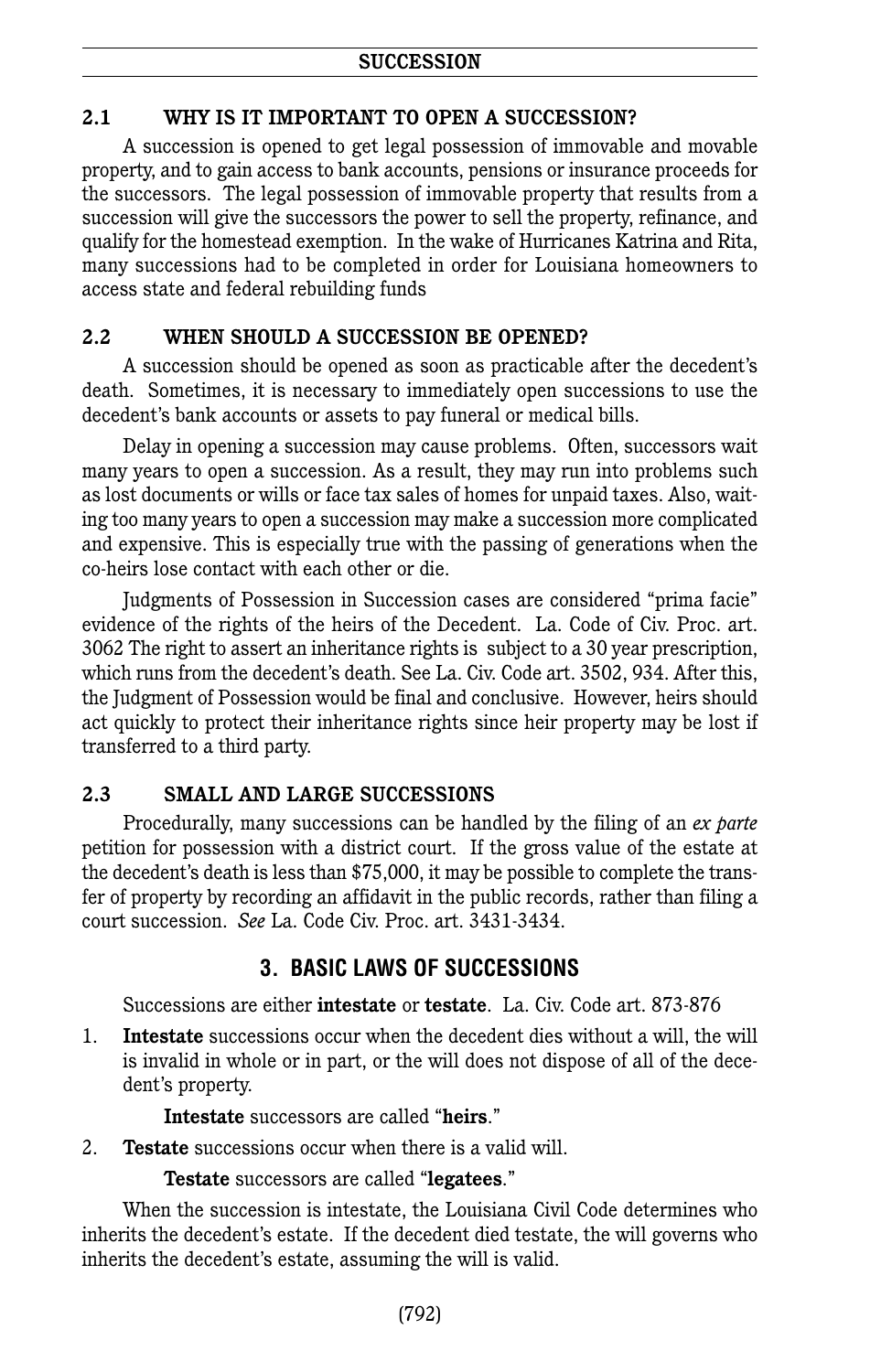## **4. INTESTATE SUCCESSION**

## **4.1 CLASSIFYING PROPERTY FOR INTESTATE SUCCESSIONS**

Determining who inherits property in an intestate succession involves determining whether the property itself is community or separate under Louisiana law. Louisiana is a community property state, meaning that most property obtained by married persons is considered to be community property and each spouse owns an undivided one-half (1/2) share in that property.

The following community property rules apply to property acquired after 1979:

Property of married persons is either community or separate. La. Civ. Code art. 2335. Property acquired during a marriage is presumed to be community. La. Civ. Code art. 2340. In most cases, property acquired during a marriage will be community property. The major exceptions are property acquired by donation or inheritance to a single spouse. That property is the spouse's separate property.

The community property regime begins upon marriage and terminates with death or divorce. In a divorce, the community property regime is generally terminated retroactive to the filing date of the divorce petition upon which the divorce was granted. This means that the community property converts to separate property on that date. Sometimes property will be divided between a divorcing couple, either in the divorce proceeding, a separate partition proceeding, or by private agreement. It is not unusual, however, for divorcing couples to not address property issues in their divorce. In that case, the divorced spouses continue as coowners, with each owning a one-half (1/2) undivided share of the former community property, which is now classified as separate property. You should include the case name, docket number, court and divorce date for any relevant divorces for inclusion in the succession pleading.

Louisiana community property laws apply to spouses domiciled in Louisiana regardless of their domicile at time of marriage. La. Civ. Code art. 2334.

Immovable property in Louisiana is generally governed by Louisiana law regardless of the acquiring spouse's domicile at time of acquisition. La. Civ. Code art. 3524. The nature of immovable property in another state acquired during the marriage is determined by reference to the Louisiana Civil Code Articles on Conflicts of Law, Articles 3523 *et al.*

#### **Community property includes**:

- property acquired during the marriage through work or effort of either spouse or with community property or with community or separate property
- property donated jointly to the spouses
- fruits of community property
- fruits of separate property (Civ. Code art. 2339)
- damages awarded for loss of community property
- all other property not classified by law as separate property.

*See* La. Civ. Code art. 2338.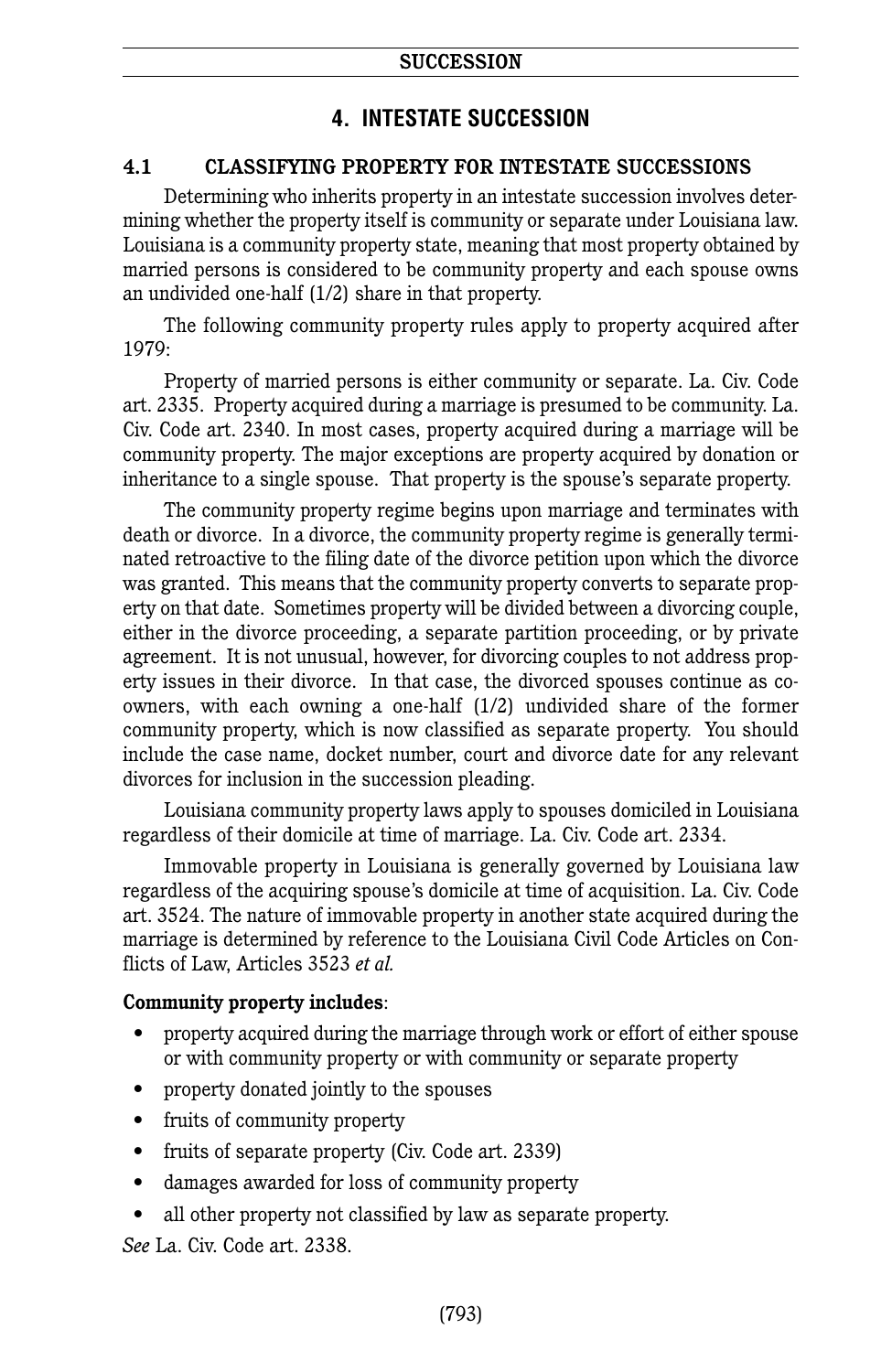## **Separate property includes:**

- property acquired by spouse before establishment of community regime (unless changed by subsequent act)
- property acquired by a spouse by inheritance or donation to him individually
- property acquired by spouse with separate property or with separate property and community property where the value of the community property is inconsequential compared to the value of the separate property.
- damages for personal injuries sustained by a spouse during the community.

*See* La. Civ. Code art. 2341, 2344.

**Note**: For property acquired before 1979, wives were allowed to declare property as separate property without the concurrence of the spouse. This declaration was usually made in the act of sale. Before 1989, men were allowed to manage community property without the consent of their wives. So, sales may only have signature of husband but still be classified as community property. Make sure you know the dates of the marriage so you can determine whether property is community or separate in these older cases.

Use of community property to improve separate property or pay a mortgage may give rise to a community property claim or liability for reimbursement. La. Civ. Code art. 2364. For example, a spouse may own separate immovable property bought before a marriage, but the mortgage is paid with community funds after the marriage. Similarly, satisfaction of a community obligation with separate property gives rise to a claim for reimbursement. La. Civ. Code art. 2365. These claims for reimbursement do not confer automatic ownership rights or change the classification of the property. Spousal reimbursement claims prescribe in ten years. 2

The above rules are "default" rules in the absence of any matrimonial agreement. Matrimonial agreements or spousal donations may affect the classification of property as community or separate. La. Civ. Code art. 2328, 2343, 2343.1. Be sure to ask about matrimonial agreements, donations of community property, or transfer of separate property to the community.

## **4.2 WHO INHERITS COMMUNITY PROPERTY BY INTESTACY?**

When a married spouse dies, the surviving spouse has full ownership of his/her own one-half  $\left(\frac{1}{2}\right)$  share of the community property, which is instantly converted to separate property. The devolution of the decedent's one-half (1/2) share of the property goes according to the following rules:

a. If the deceased died with descendants, they share the decedent's  $\frac{1}{2}$  share of community property subject to the surviving spouse's usufruct. This intestate usufruct over community property terminates when the surviving spouse dies or remarries. La. Civ. Code art. 890. The descendants are considered to be "naked owners" during the period of the usufruct. Security is generally required from the usufructuary to protect the rights of the naked owners.

 $\frac{2}{3}$  Birch v. Birch, 55 So.3d 796 (La. App. 2 Cir. 2010).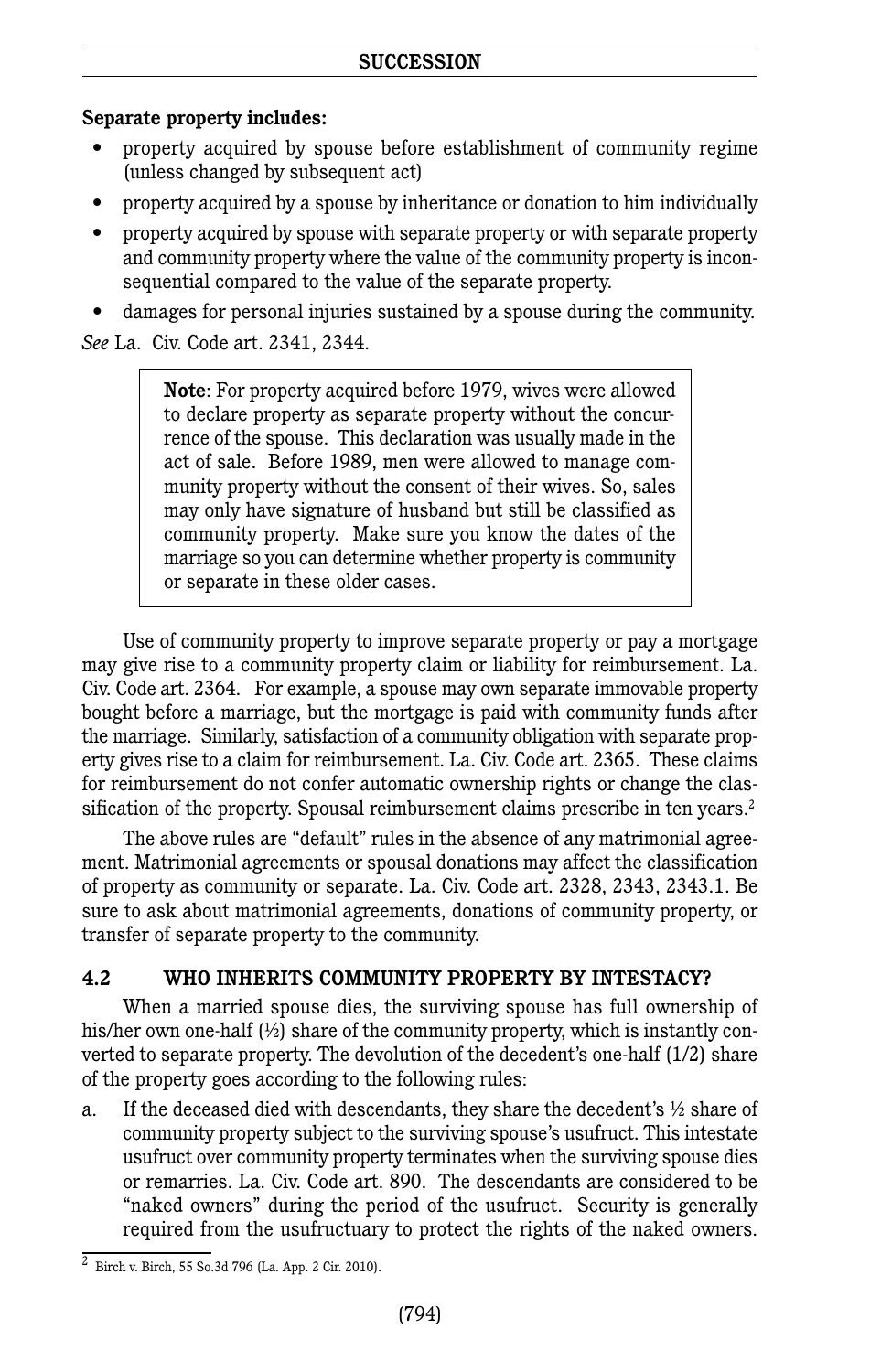La. Civ. Code art. 571. This requirement is waived in most situations, including when a surviving spouse obtains the usufruct through the operation of La. Civ. Code art. 890. La. Civ. Code art. 573. Two important exceptions are when the naked owner is not the child of the usufructuary or he is the child of the usufructuary and a forced heir. La. Civ. Code art. 573 (A)(2). A seller or donor of property under reservation of usufruct is not required to give security. La. Civ. Code art. 573(B).

b. If the deceased died with no descendants, the deceased's ½ interest goes to the surviving spouse. Thus the surviving spouse owns the entire property outright as separate property. There is no usufruct in this situation. This is the main difference between the devolution of community and separate property.

## **4.3 WHO INHERITS SEPARATE PROPERTY BY INTESTACY?**

**Separate** property devolves by law in favor of the heirs. Heirs are divided into **five classes** and, as to separate property, they inherit in the following order of priority under La. Civ. Code art. 880 *et seq*. If there are no heirs in one class, the property goes to all the heirs in the next class.

- a. descendants
- b. parents and siblings (sisters or brothers) and their descendants (grandchildren)
	- i. If there are siblings (or their descendants) and a surviving parent or parents, the siblings inherit subject to a joint and successive usufruct in favor of the parents
	- ii. If there are siblings and no surviving parents, siblings inherit free of usufruct
	- iii. If there are no siblings (or their descendants), the surviving parent or parents inherit.
- c. surviving spouse (in the case where the decedent was married at the time of death but had separate property.
- d. more remote ascendants (grandparents, aunts, uncles)
- e. more remote collaterals

Relatives in the most favored class inherit to exclusion of other classes. The nearest relation in a class, determined by counting degrees, inherit to the exclusion of more distant relatives in that class. It may be useful to draw a "family tree" diagram to clearly determine who inherits, if there are many heirs.

## **4.4 A CLOSER LOOK AT THE 5 CLASSES OF HEIRS**

The order for inheritance of separate property is:

#### **a. Descendants:**

The descendants are the children (including adopted or illegitimate but formally acknowledged or timely established filiation), or their representatives. The children (or their descendants) take to the exclusion of other heirs.

Children who were adopted through a formal adoption proceeding are entitled to full rights as legitimate children. An adopted child may also inherit from his natural parents and relatives. However, natural persons and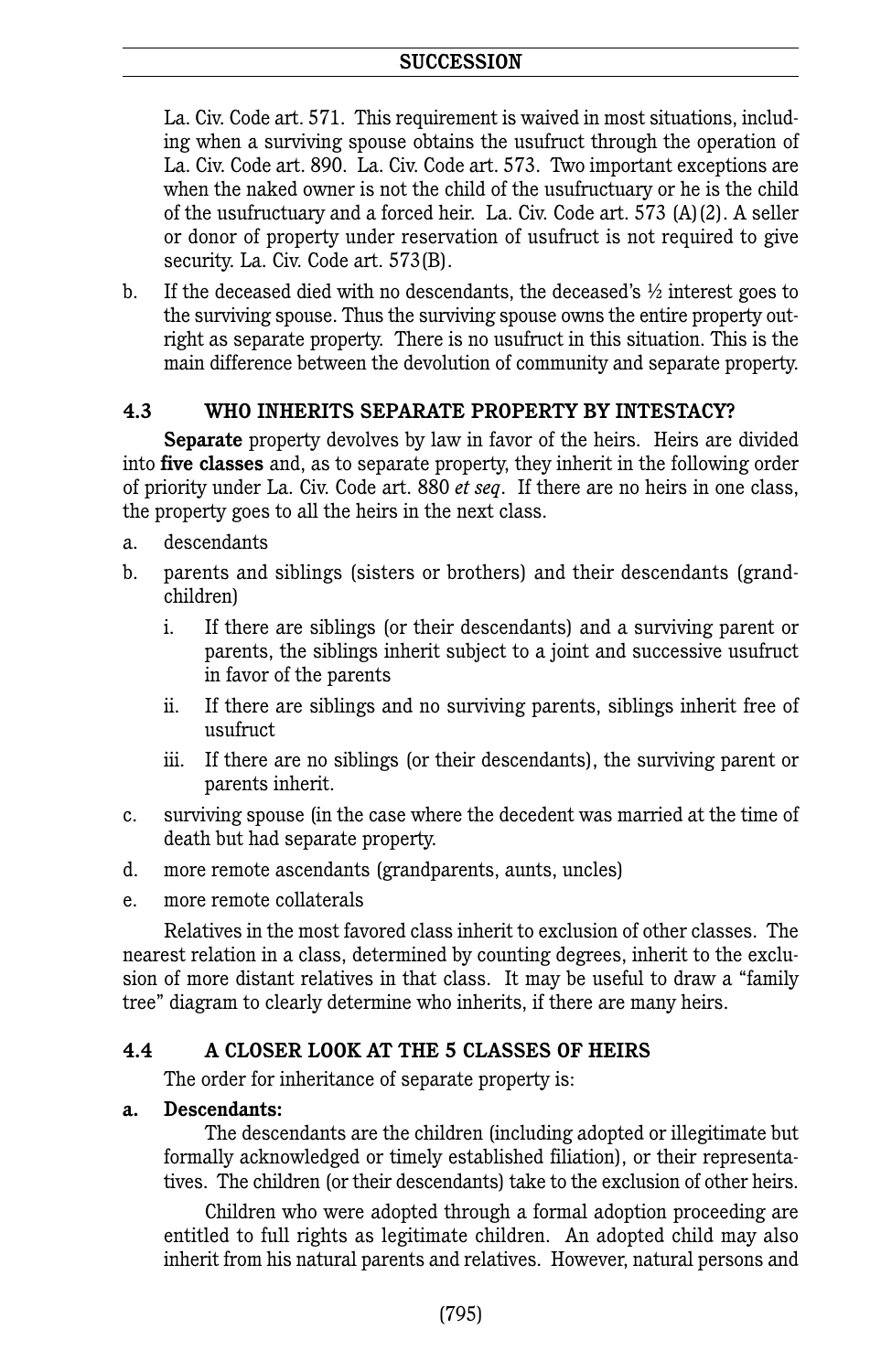relatives cannot inherit from the surrendered child. La. Civ. Code art. 214. A stepchild does not inherit unless he or she was formally adopted by the decedent.

Illegitimate children (born outside of marriage) inherit to the same extent as legitimate children only if they are formally acknowledged by the father's name on the birth certificate, by a later formal acknowledgment (by juridical act or by a written acknowledgment which is signed and notarized), or by a judgment in a timely established filiation proceeding. *See* La.Civil Code articles 195 *et al., see also* La. Civ. Code art. 203, 209.

Generally, the right of illegitimate children to inherit is not an issue with the Succession of a mother, as the birth certificate will be accepted as evidence of maternity. A red flag is raised, however, in the Succession of a father, if any of the children do not have the last name of the father. This most likely means that the father does not appear on the birth certificate. The attorney should investigate further to see if the child is illegitimate, and whether he/she has the right to inherit.

If the child is illegitimate and the father's name is not listed on the birth certificate, ask the family whether the father was ever ordered by a court to pay child support. Such child support proceedings often involve an acknowledgment of paternity by the father. Acknowledgments may also occur in divorce or succession proceedings filed by the father. If an acknowledgment cannot be found in a court proceeding, ask whether the father signed a notarized acknowledgment of paternity or if the child filed a filiation action in court.

Under Act 192 of 2005, eff. June 29, 2005, unacknowledged illegitimate children have up to 1 year after their father's death to file a filiation action. Acts of informal acknowledgment by the father could be used as evidence in a civil proceeding to establish filiation.

Prior to Act 192 of 2005, the time period for filing a filiation action was very limited, either 1 year after the parent's death or 19 years after the child's birth, *whichever first occurs*. Unacknowledged children's filiation claims that were time-barred before Act of 2005, are **not** revived by Act 192 according to several circuits. <sup>3</sup> Basically what this means is that no matter when the parent died, if the child was over 19 on June 29, 2005, he or she cannot initiate a filiation claim. This issue, however, has attracted several votes for certiorari in the Supreme Court and it is possible that the prior law, Civil Code art. 209, may be ruled unconstitutional based on advances in DNA testing for paternity.

#### **b. Parents and siblings:**

If the deceased leaves no descendants but is survived by a father, mother, or both, and by a brother or sister, or both, or descendants from them, the brothers and sisters or their descendants succeed to the separate property of the deceased subject to a usufruct in favor of the surviving parent or parents.

<sup>3</sup> In re Succession of Faget, 938 So.2d 1003 (La. App. 1 Cir. 2006), *writ denied* 941 So.2d 40 (La. 2006); Succession of McKay, 921 So.2d 1212 (La. App. 3 Cir. 2006), *writ denied* 929 So.2d 1252 (La. 2006).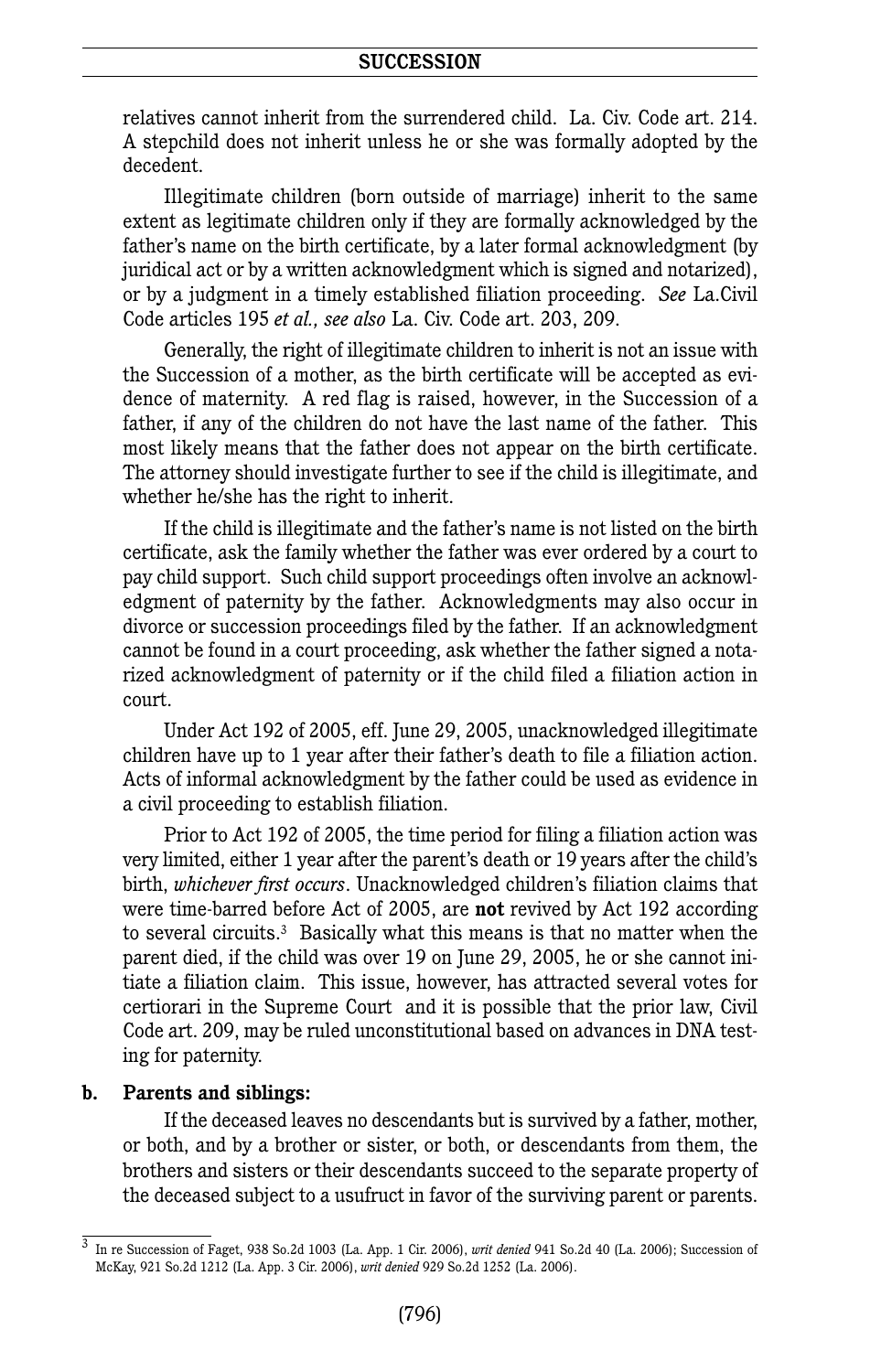If both parents survive the deceased, the usufruct shall be joint and successive. A parent, for purposes of devolution of separate property, includes one who is legitimately filiated to the deceased or who is filiated by legitimation or by acknowledgment under La. Civ. Code art. 203 or by judgment under La. Civ. Code art. 209. If there are no parents surviving, the entire estate goes to the siblings (or their descendants) to the exclusion of all others. La. Civ. Code art. 892

**Siblings and their descendants**: If more than one, all siblings share equally.

If a sibling predeceases the decedent, his share goes to his descendants by representation.

**Siblings related by half-blood**: The property that devolves to the brothers or sisters is divided among them equally, if they are all born of the same parents. If they are born of different unions, it is equally divided between the paternal and maternal lines of the deceased: brothers or sisters fully related by blood take in both lines and those related by half-blood take each in his own line. If there are brothers or sisters on one side only, they take the entirety to the exclusion of all relations in the other line. La. Civ. Code art. 893.

**Parents:** If there are no siblings (or their descendants), the parents inherit the separate property.

#### **d. Surviving spouse**:

If the deceased does not leave descendants, parents, siblings or descendants from them, his spouse, if not judicially separated from him, shall succeed to his separate property to the exclusion of other ascendants and collaterals. La. Civ. Code art. 894.

#### **e. Grandparents or Other Ascendants**:

If a deceased does not leave descendants, siblings or their descendants, a spouse not judicially separated, his other ascendants succeed to his separate property. If the ascendants in the paternal and maternal lines are in the same degree, the property is divided into two equal shares, one of which goes to the ascendants on the paternal side, and the other to the ascendants on the maternal side, whether the number of ascendants on each side be equal or not. In this case, the ascendants in each line inherit by heads. La. Civ. Code art. 895.

#### **f. Remote Collateral Relatives**

If the deceased has no surviving descendants, parents, siblings (or their descendants), surviving spouse not judicially separated, or ascendants, his other collaterals succeed to his separate property. The nearest in degree to the deceased among more remote relations in each class, is called to succeed. La. Civ. Code art. 899. Among collateral relatives, the nearest in degree excludes all others. If there are several in the same degree, they share equally and by heads.

If there are no heirs, in default of blood, adopted relations, or a spouse not judicially separated, the estate of the deceased belongs to the state. La. Civ. Code art 902. This situation is extremely rare.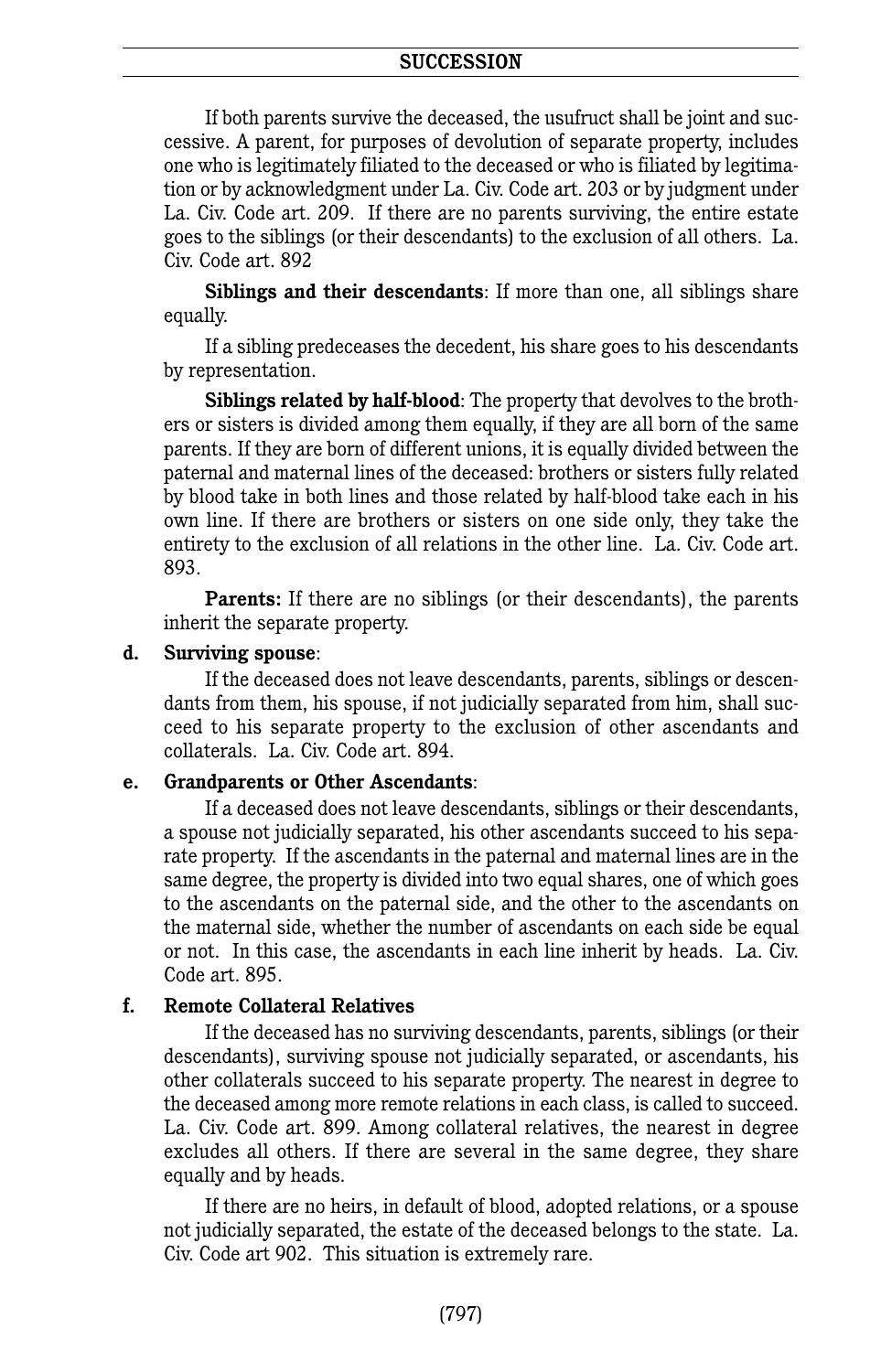## **5. TESTATE SUCCESSIONS**

#### **5.1 DONATIONS**

#### **1. There are two kinds of donations:**

- a. **Donation** *inter vivos* (between living persons): an act by which the donor divests himself, at present and irrevocably, of the thing given, in favor of the donee who accepts it. La. Civ. Code art. 1468.
- b. **Donation** *mortis causa* (in prospect of death): an act to take effect, when the donor shall no longer exist, by which he disposes of the whole or a part of his property, and which is revocable. La. Civ. Code art. 1469.

A donation's validity depends on whether:

- a. one has the capacity to give and receive,
- b. the requisite formalities are followed, and
- c. substantive limits are not violated.

#### **2. Who can make donations?**

- a. A minor under the age of sixteen years does not have capacity to make a donation either *inter vivos* or *mortis causa*, except in favor of his spouse or children.
- b. A minor who is sixteen years or older has capacity to make a donation, but only mortis causa. The minor may make a donation *inter vivos* in favor of his spouse or children.
- c. A person of the age of majority can give via donation *inter vivos* and *mortis causa.*
- d. To have capacity to make a donation *inter vivos* or *mortis causa*, a person must also be able to comprehend generally the nature and consequences of the disposition that he is making. *See e.g.*, La. Civ. Code art. 395, 1471, 1477.

 **Note:** The person who challenges the capacity of a testator must prove by clear and convincing evidence that the testator lacked capacity when the will was executed. If the testator was judicially declared "mentally infirm" at the time the will was executed, the proponent of the challenged testament must prove by clear and convincing evidence that the testator had capacity. La. Civ. Code art. 1482.

e. The capacity to donate *mortis causa* must exist at the time the testator executes the testament. La. Civ. Code art. 1477.

#### **3. Who has the capacity to receive a donation?:**

a. All persons have capacity to make and receive donations *inter vivos* and *mortis causa*, except as expressly provided by law. La. Civ. Code art. 1470.

 When a donation depends on fulfillment of a suspensive condition, the donee must have capacity to receive at the time the condition is fulfilled. La. Civ. Code art. 1473.

b. A person must be in existence at the time the donee accepts the gift for donation *inter vivos* or at the time of the testator's death for donation *mortis causa*.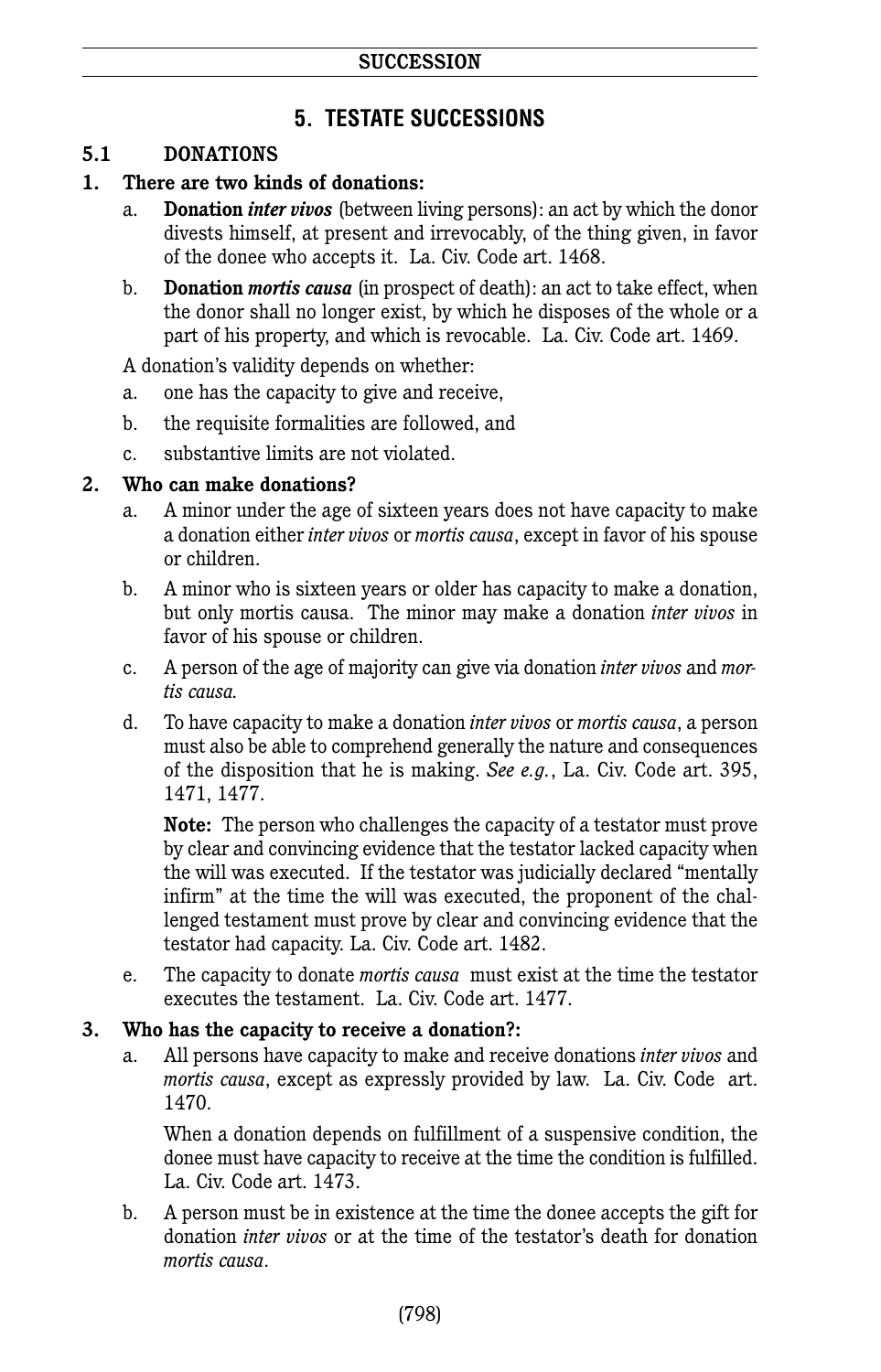#### **SUCCESSION**

 To be capable of receiving by donation *inter vivos*, an unborn child must be in utero at the time the donation is made. To be capable of receiving by donation *mortis causa*, an unborn child must be in utero at the time of the death of the testator. In either case, the donation has effect only if the child is born alive. La. Civ. Code art. 1474.

#### **4. Who can accept a donation?**

- a. If the donee is of full age, the acceptance may be made by him, or in his name by his attorney in fact having special power to accept the donation which is made, or a general power to accept the donations that have been or may be made.
- b. Gifts to minors, not emancipated, must be accepted by tutors or the trustee if given in a trust. Either a parent of the minor, any ascendant of the minor, whether the minor is emancipated or not, or the tutor of the minor, may accept the donation for the minor whether such parent or ascendant is the donor, or the tutor of the minor or both. And a donation to be held in trust for the minor may be accepted by the trustee alone. La. Civ. Code art. 1546.
- c. Donations made for the benefit of a hospital, of the poor of a community, or establishments of public utility, shall be accepted by the administrators of such communities or establishments. La Civ. Code art. 1549. However, the charitable organization must exist at the time the donation takes effect.
- d. If a donee, being of full age, is under interdiction, the acceptance is made for him by his curator. La. Civ. Code art. 1547.
- e. A deaf individual, knowing how to write, may accept for himself or by an attorney in fact. If he does not know how to write, the acceptance shall be made by a curator appointed by the judge for that purpose. La. Civ. Code art. 1548.

## **5. What May Nullify a Donation:**

- Donation impoverishes donor (La. Civ. Code art. 1498)
- Lack of authentic act or donee's failure to accept<sup>4</sup>
- Duress
- Fraud
- Undue Influence (La. Civ. Code art. 1480)
- Person who is incapable of receiving
- Property to come in a future event, the property must exist at the time of the donation (La. Civ. Code art. 1528)
- Donation conditional on will of the donor (La. Civ. Code art. 1529)
- Condition of paying other debts and charges than those that existed at the time of the donation (La. Civ. Code art. 1530)
- Where the witnesses and notary signed the document attesting to a party's signature hours before the party actually signed. 5

<sup>4</sup> In re Succession of Jones, <sup>86</sup> So.3d <sup>25</sup> (La. App. <sup>2</sup> Cir. 2012). <sup>5</sup> Rittiner v. Sinclair*,* <sup>374</sup> So.2d <sup>680</sup> (La. App. <sup>4</sup> Cir. 1978).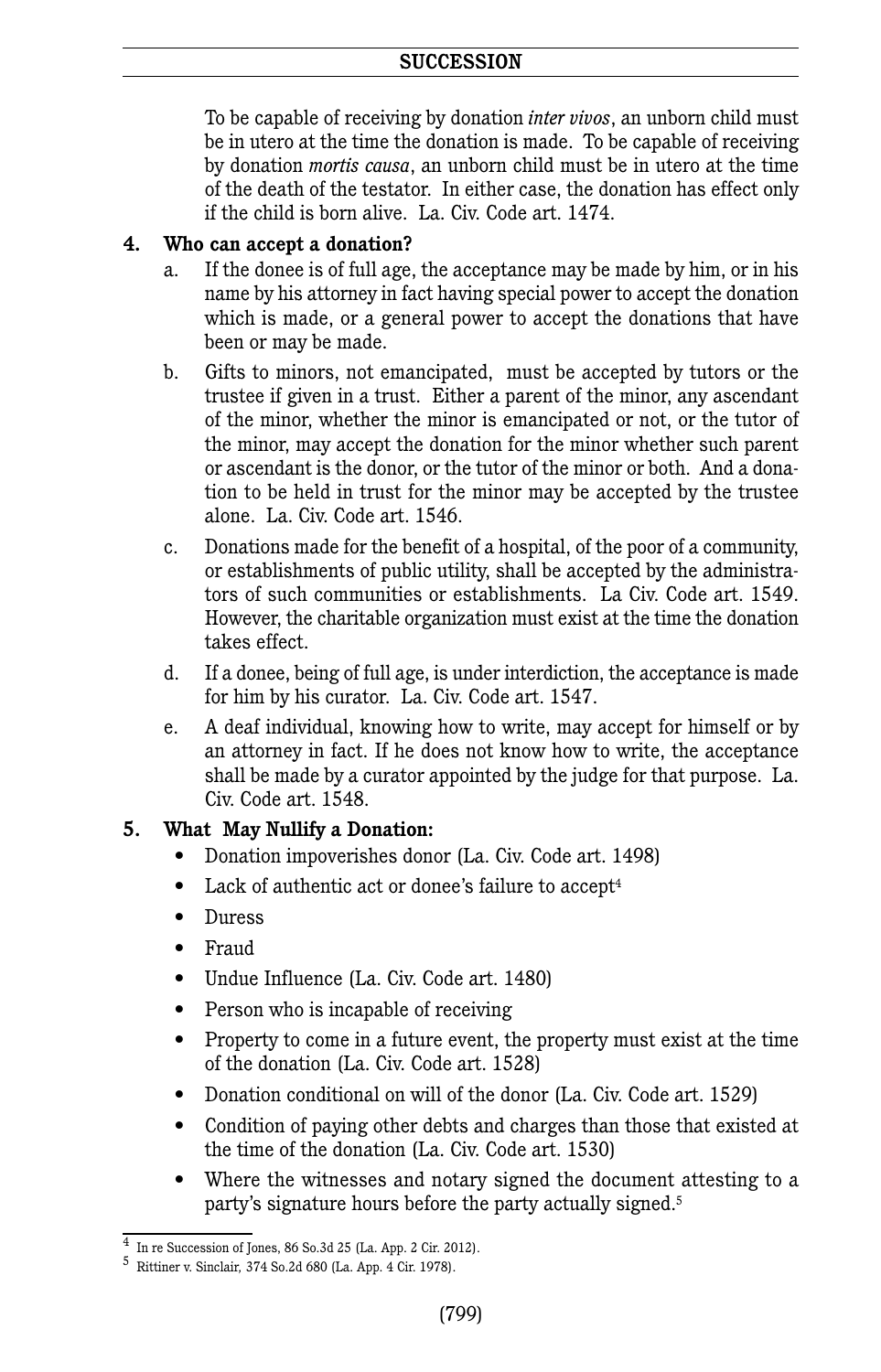**The elderly and donations of naked ownership—a warning**: Children often talk their parents into donating them a naked ownership with reservation of a usufruct to the parents. How does this affect the parents? As the usufructuaries, they lose the homestead exemption and are responsible for paying taxes. They no longer have the power to sell or mortgage their home. They remain responsible for ordinary repairs. They can't make major repairs to their home without the naked owners' consent. If the reservation of the usufruct is not timely recorded, they may even face loss of their usufruct if the naked owners transfer the home to another person or entity.

In order to annul a donation on the basis of undue influence, one must show that the donee's influence was so substantial that the donee substituted his or her own volition for that of the donor. However, if the evidence shows that the execution of the testament was well within the description of the testator, the court should not find that the testator's volition has been replaced by the donee's volition. $^6$ 

Any person who, whether alone or with others, commits fraud or exercises duress or unduly influences a donor, or whose appointment is procured by such means, shall not be permitted to serve or continue to serve as an executor, trustee, attorney or other fiduciary pursuant to a designation as such in the act of donation or the testament or any amendments or codicils thereto. La. Civ. Code art. 1481.

## **5.2 WILLS (TESTAMENTS)**

A will is the voice of the deceased (i.e., testator, the deceased who made the will). It speaks for the deceased and carries out his wishes of whom he wants to inherit his separate or community property. If a person makes a will, his succession is testate. Prior to 1999 there were seven different types of wills. In 1999, the Louisiana legislature narrowed the list to only two types: olographic and notarial testaments. Wills that were drafted before 1999 and were valid under those rules, are still valid. A will executed in another state and valid under that state's law will be recognized by Louisiana if the will was in writing and subscribed by the testator. La. R.S. 9: 2401.

The two kinds of wills have specific rules and forms that MUST be followed. Failure to follow the formalities for a will may invalidate the will, causing the succession to go intestate. If an invalid will has been probated, a petition to annul the testament may be filed. La. Code Civ. Proc. art. 2931. Only one person may execute a testament in the same instrument. La. Civ. Code art. 1571.

#### **1. Olographic Testaments**

#### **a. Requirements for olographic testaments**

An olographic will is one entirely written, dated and signed in the testator's handwriting. La. Civ. Code art. 1575. The date may appear anywhere in the testament. The testator must sign his name at the end

 $\overline{6}$  Succession of Tanner, 836 So. 2d 1280 (La. App. 4 Cir. 2003).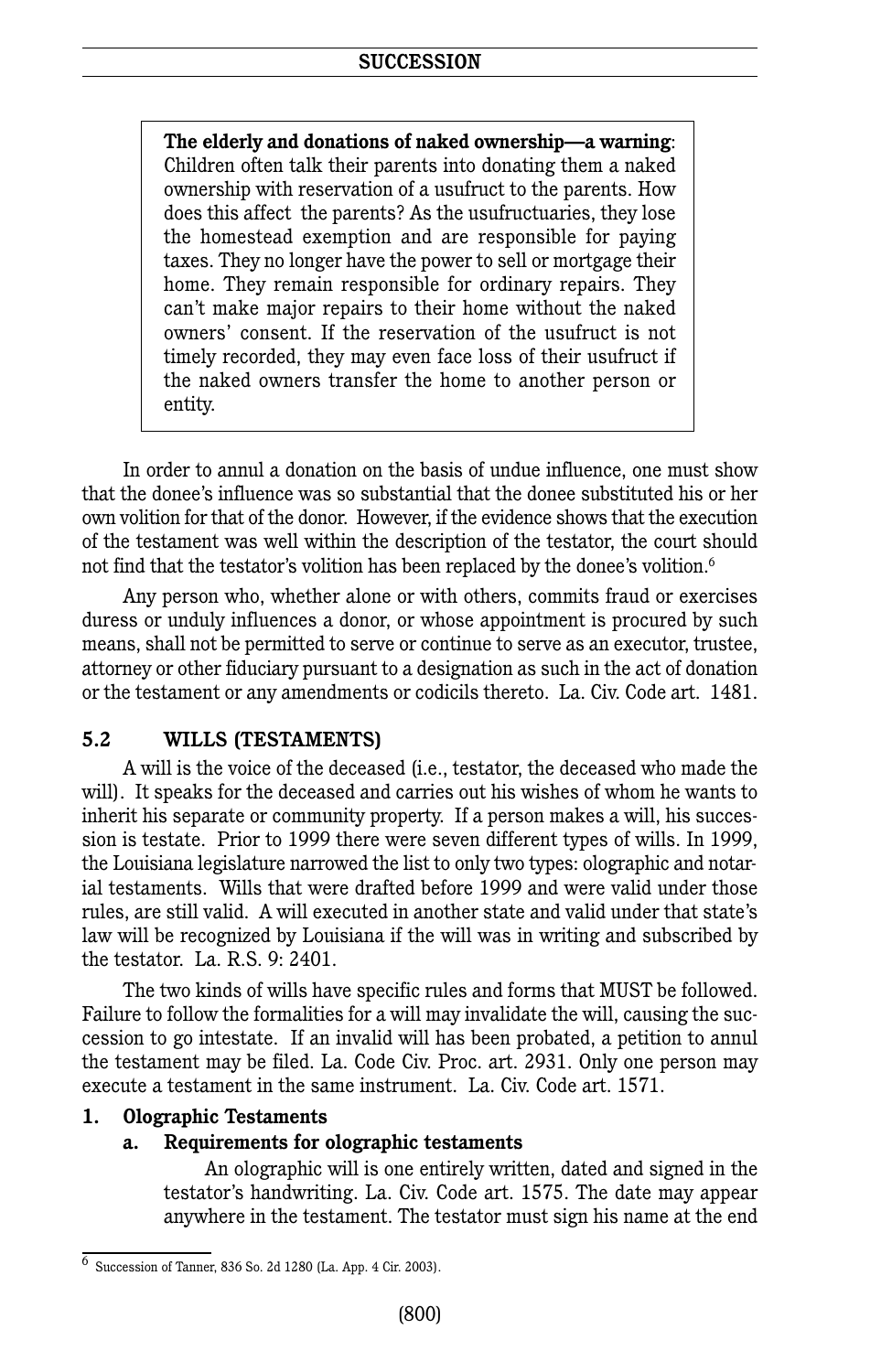#### **SUCCESSION**

of the testament. The date is sufficiently indicated if the day, month, and year are reasonably ascertainable from information in the testament, as clarified by extrinsic evidence, if necessary. Additions and deletions on the testament may be given effect only if made by the hand of the testator. <sup>6</sup> If anything is written by the testator after his signature, the testament shall not be invalid for that reason. Such writing may be considered by the court as part of the testament. La. Civ. Code art. 1575. The olographic testament is subject to no other requirement as to form.

Over the years, the courts have lessened the formalities of olographic wills, i.e., accepting slash dates instead of writing out the date. *Succession of Boyd*, 306 So. 2d 687 (La. 1975). An olographic will may be written in part pencil and ink. <sup>8</sup> The entire olographic will does not have to be written on the same date. <sup>9</sup> But, the basic formal requisites have remained in place, i.e., a valid olographic testament must be entirely written, dated and signed in the handwriting of the testator. In *Succession of Angele*, 546 So. 2d 262 (La. App. 1 Cir. 1989), *writ denied*, 550 So. 2d 656 (La. 1989), the court held that a will typewritten and signed by the testator was not valid, rejecting the argument that the term "written" was broad enough to include "typewritten" wills.

#### **b. How to probate an olographic will or testament**

To probate an olographic will, two witnesses must testify that the testament was entirely written, dated and signed in the testator's handwriting. <sup>10</sup> The jurisprudence interpreting La. Code Civ. Proc. art. 2883 has held that the phrase "credible witness" includes persons who are familiar with the testator's handwriting, as well as handwriting experts. <sup>11</sup> Thus, proof that an alleged olographic will was entirely written, dated and signed in the testator's handwriting is not limited to handwriting experts. A credible individual familiar with decedents' handwriting may serve as a credible witness. 12

**Note:** Wills must be probated within 5 years of the *judicial* opening of a succession. La. Code Civ. Proc. art. 2893.

#### **c. Possible Problems with Olographic Testament:**

1. Preprinted extraneous material such as a personal or business letterhead

A letterhead will not defeat the formal requisites of an olographic will provided that the testament itself is entirely written, dated and signed in the handwriting of the testator. However, courts have ignored those printed words whose presence on the document is incidental. An exception has evolved with respect to partially printed dates. To uphold a will where a portion of the date

<sup>&</sup>lt;sup>7</sup> In re Succession of Aycock, 819 So. 2d 290 (La. 2002).<br>
8 Succession of Smart, 36 So.2d 639 (1948).<br>
9 Oroszy v. Burkard, 158 So.2d 405 (La. App. 3 Cir. 1963).<br>
10 La. Code Civ. Proc. art. 2883; Succession of Calhoun,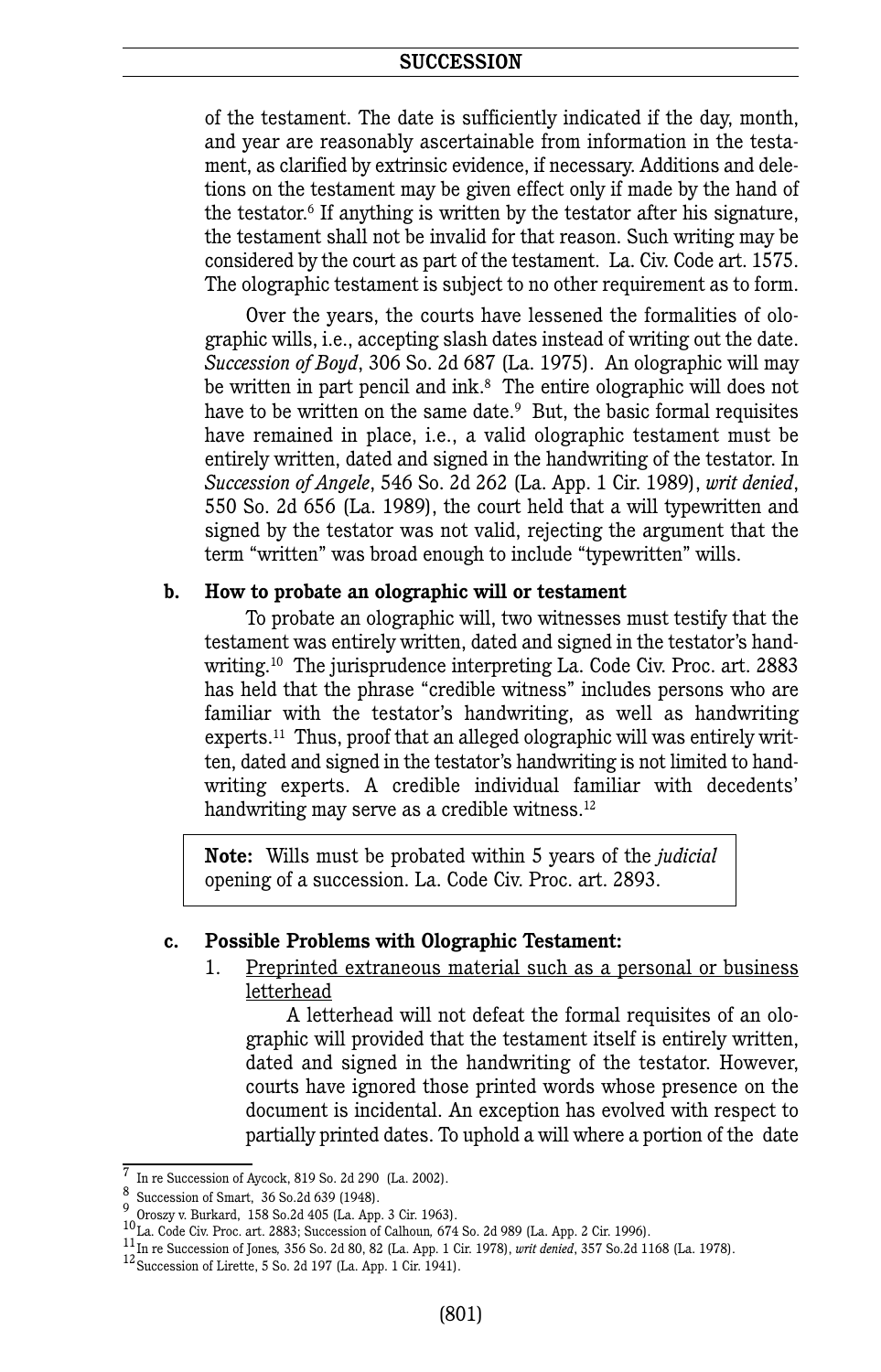#### **SUCCESSION**

was printed, the handwritten portion of the date must be sufficient to be certain of the date when the printed numbers are ignored. 13 In other words, the ignored numerals are not essential to a determination of the date.

2. A document that does not contain the intent to make actual bequests of the testator's assets.

A testator can name the beneficiaries to act on his behalf after his death. The testator can direct them to sell his home, but if he does not bequeath the sale proceeds, the will is invalid. The testator can direct heirs to divide the contents of a home among themselves, to use the life insurance money for the testator's funeral, and to pay debts from the estate. The testator can also grant the beneficiaries the power to manage the testator's debts and "full usage of the money" in an account "to solve what problems they encounter." Nevertheless, if the bequest is unclear, the will is invalid.

Although a document has expressions which reflect a testator's intent to direct the division of his or her property upon his death, his words must signify bequests, the necessary *animus testandi.* 14

3. Having a notary or attorney sign for the testator will invalidate a will.

Louisiana courts have held an olographic testament must be entirely written, dated and signed by the testator and is subject to no other form. *Arnold v. Fenno*, 652 So. 2d 1078 (La.App. 4 Cir. 1995).

#### **2. Notarial Testaments**

- **a. The notarial testament shall be in writing, dated and executed as follows:**
	- 1. Done before a notary and two competent witnesses
	- 2. The testator shall declare or signify that the instrument is his testament
	- 3. The testator must sign each page and at the end of the testament,
	- 4. In the presence of the testator and each other, the notary and the witnesses shall sign the following declaration, or one substantially similar: "In our presence the testator has declared or signified that this instrument is his testament and has signed it at the end and on each other separate page, and in the presence of the testator and each other we have hereunto subscribed our names this \_\_\_\_day of \_\_\_\_\_\_\_\_, 200\_\_" *(This is called an attestation clause).* La. Civ. Code art. 1577.

There are slightly different procedures and declaration clauses for (1) persons who are physically unable to sign their names, (2) persons unable to read, (3) persons who are blind, and (4) persons who are deaf or deaf and blind. *See* La. Civ. Code art. 1578-1580.1.

 $^{13}$ Succession of Heinemann, 136 So.2d 51 (La. 1931).<br><sup>14</sup>In re Succession of Plummer, 847 So.2d 185 (La. App. 2 Cir. 2003).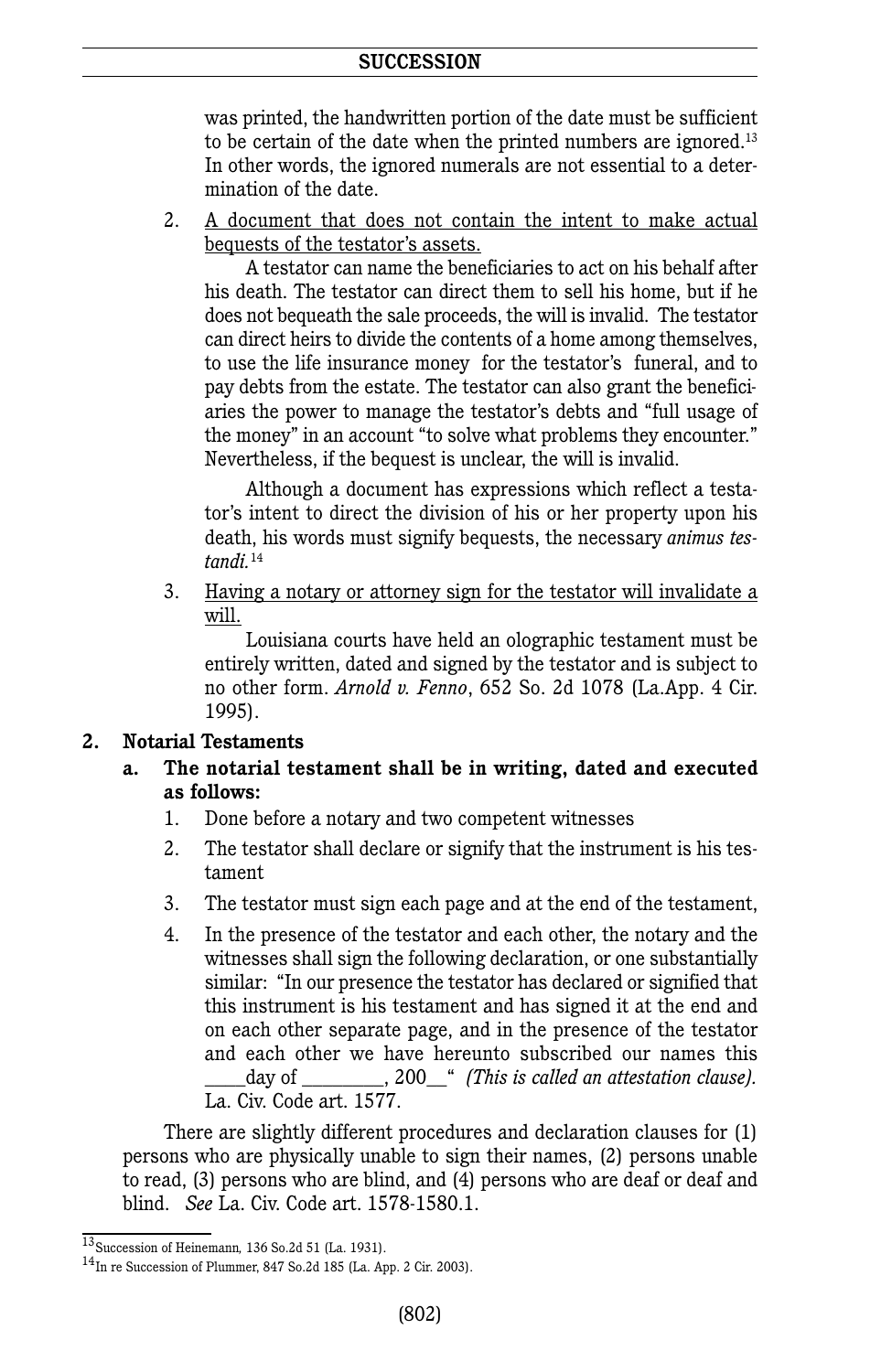## **b. Who can witness a Notarial Testament?**

- 1. A person is not competent as a witness if he is:
	- a. Insane
	- b. Blind
	- c. Under the age of sixteen
	- d. Unable to sign his or her name
	- e. Unable to perform the special duties of a witness under the La. Civil Code Articles 1578 *et al*. These articles cover notarial testaments when the testator suffers from a physical infirmity or is illiterate.
- 2. Persons should not be witnesses if they are legatees since their legacies will be invalidated. The fact that a witness or the notary is a legatee does not invalidate the entire testament. A legacy to a witness or the notary is invalid, but if the witness would be an heir in intestacy, the witness may receive the lesser of his intestate share or the legacy in the testament. La Civ. Code art. 1582. Also, a spouse of a legatee may not be a witness to any testament. The fact that a witness is the spouse of a legatee does not invalidate the testament; however, a legacy to a witness' spouse is invalid. La. Civ. Code art. 1582.1.
- 3. Attorneys and executors as witnesses

An executor or attorney may be a witness if he has not otherwise been named as a legatee. The designation of a succession representative or a trustee, or an attorney for either of them, is not a legacy. La. Civ. Code art 1583. The notary may be named as attorney, executor, or trustee under the will, and still be the officiating notary. If the testator, in the will, names the attorney to handle his or her succession, the executor or heirs are not required to use that attorney. <sup>15</sup> The executor or heirs can choose to use another attorney. The attorney named in the will is under no obligation to handle the succession for the testator.

## **5.3 REVOCATION OF WILLS**

A testator may revoke his will at anytime. The right of revocation may not be renounced. Revocation may be express or tacit. Express revocation is when a testator executes a new will, adds a codicil or change, thereby revoking a prior will or particular disposition. Tacit revocation is when a testator disposes of his particular property during his or her life, i.e., selling home or car that is left to legatees in a will. La. Civ. Code art. 1695.

## **1. Revocation of a will**

Revocation of an entire testament occurs when the testator does any of the following:

a. Physically destroys the testament, or has it destroyed at his direction.

 $15$ Succession of Wallace, 574 So.2d 348 (La. 1991).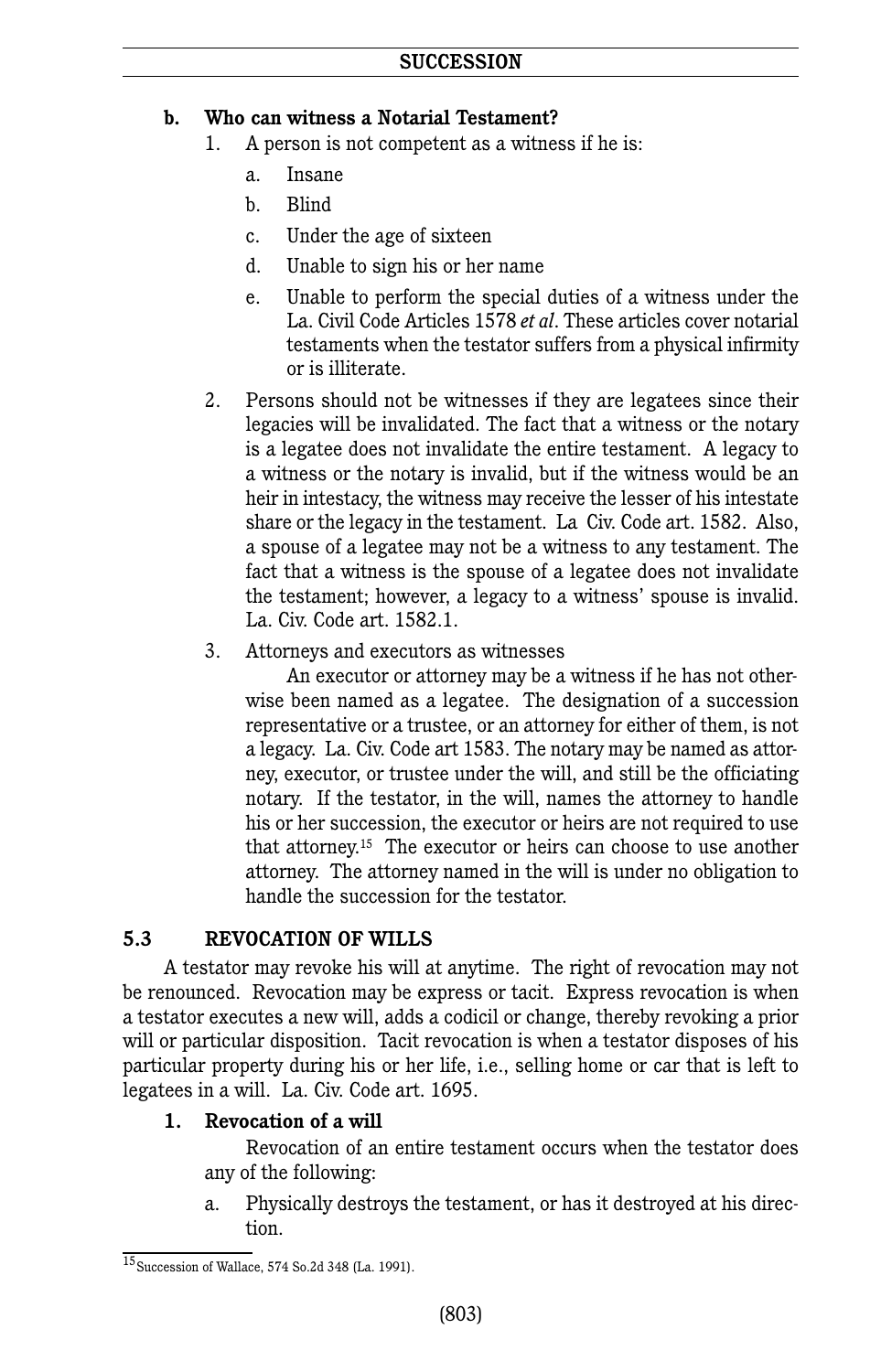- b. Declares a revocation in one of the forms prescribed for testaments or in an authentic act.
- c. Identifies and clearly revokes the testament by a writing that is entirely written and signed by the testator in his own handwriting.
- d. Destroys one of multiple wills*. Succession of Talbot*, 530 So.2d 1132 (La. 1988).
- e. Destroy or revokes a second will which revives the first will, if the first will was not destroyed. La. Civ. Code art. 1607.

#### **2. Revocation of an olographic will**

Revocation of an olographic will may also occur by erasures, physical destruction and drawing lines through or deleting portions of the will

#### **3. Revocation of a legacy or other testamentary provision**

Revocation of a legacy or other testamentary provision occurs when the testator:

- a. So declares in one of the forms prescribed for testaments.
- b. Makes a subsequent incompatible testamentary disposition or provision.
- c. Makes a subsequent *inter vivos* disposition of the thing that is the object of the legacy and does not reacquire it.
- d. Clearly revokes the provision or legacy by a signed writing on the testament itself.
- e. Is divorced from the legatee after the testament is executed and at the time of his death, unless the testator provides to the contrary. (testamentary designations or appointments of a spouse are revoked under the same circumstances).

## **4. When revocations may be revoked**

Revocations of testaments, legacies or other testamentary provisions may be revoked prior to a testator's death unless the revocation was made by physical destruction, subsequent inter vivos donation or divorce. La. Civ. Code art. 1609.

## **5.4 OTHER ISSUES RELATED TO TESTAMENTS**

## **5.4.1 Forced Heirship**

Forced heirship is one of the legacies of Louisiana's civil law history. For many years, all children, of whatever age, were forced heirs, meaning that they could not be deprived of their legacies, even if a testator/parent did not mention them in a testament. The Louisiana Legislature attempted to change the forced heirship laws several times in the early 1990's, but these changes were declared unconstitutional by the Louisiana Supreme Court, reviving the former laws. The forced heirship rules were successfully changed on January 1, 1996, putting restrictions on who could be considered a forced heir. Now, forced heirs are descendants of the first degree who, at the time of the decedent's death, are:

1. twenty-three years of age or younger, (i.e., right up to the twenty-fourth birthday), or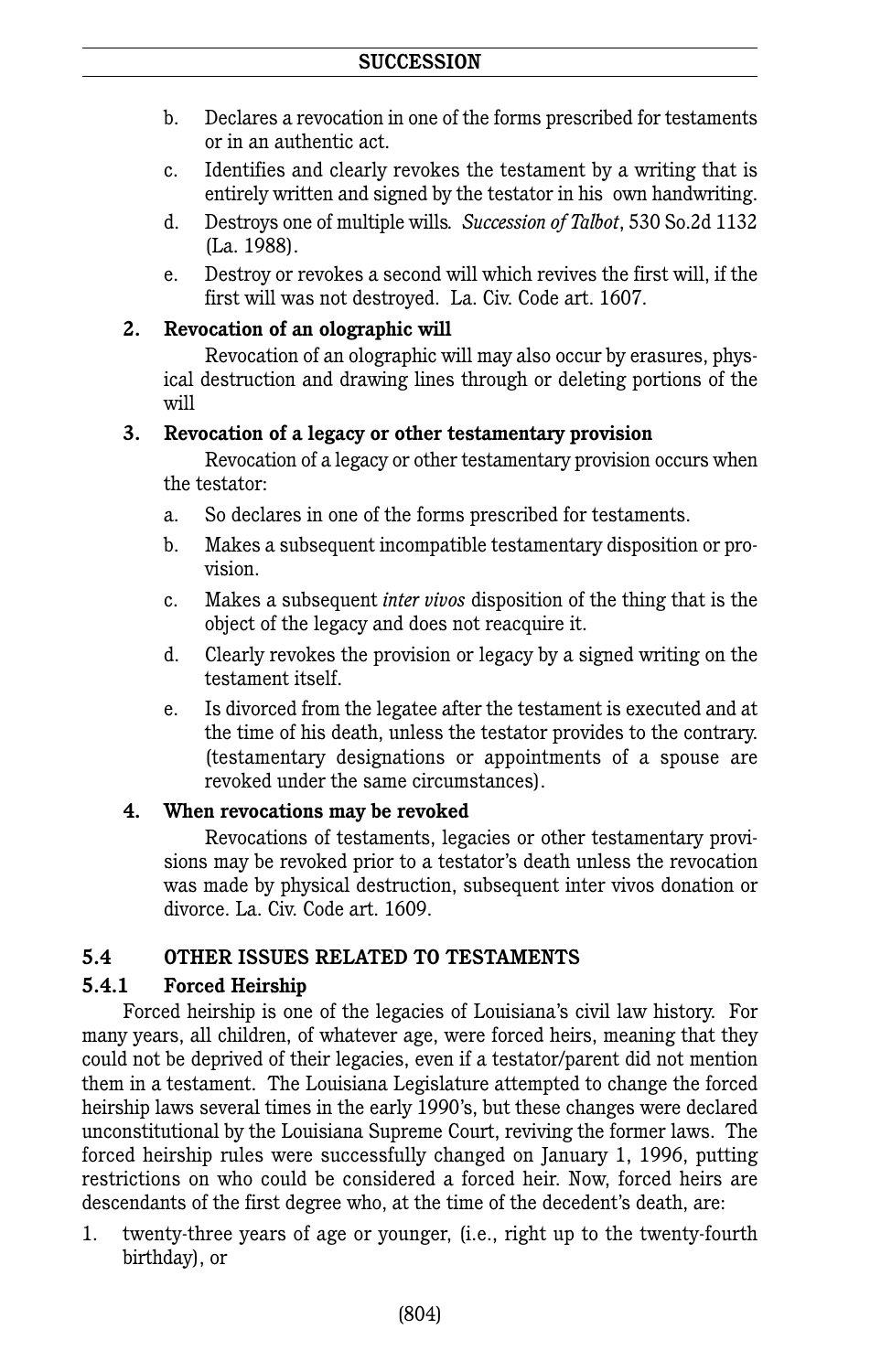2. are *permanentl*y incapable of taking care of their persons or administering their estates at the time of the decedent's death because of a physical or mental infirmity, **or** they have an inherited, incurable condition, supported by medical records, that may cause them to be incapable of taking care of their persons or estates in the future.

This last clause seems to be an open invitation to litigation. Certainly, heirs with mental illness would seem to be natural beneficiaries of this clause, even if they are not completely disabled at the time of the decedent's death.

For pre-January 1, 1996 deaths, there is a possibility that any child, regardless of age, will be a forced heir. There are complex rules for determining whether the new laws or prior laws govern. If the decedent died before January 1, 1996 or executed his last will before January 1, 1996 and had children over 23 years old, you should review the discussion in L. Carman, *Louisiana Successions* at §§ 2.49- 50.

For pre-January 1, 1996 wills where the decedent died in 1996 or later, it appears that the testator's intent as to a forced heir portion is determined on an ad hoc basis. These older children may qualify as forced heirs if the pre-January 1, 1996 law governs, or a pre-January 1, 1996 will is interpreted to give a forced portion.

> **Note:** A will that does not give the required portion to a forced heir will be partially invalid

When a descendant of the first degree predeceases the decedent, representation takes place for forced heirship only if (1) if said descendant was younger than 24 years at the decedent's death or (2) if the child of said descendant, because of mental incapacity or physical infirmity, is permanently incapable of taking care of his person or administering his estate at the time of the decedent's death, **or** they have an inherited, incurable condition, supported by medical records, that may cause them to be incapable of taking care of their persons or estates in the future, regardless of the age of the descendant of the first degree at the time of the decedent's death. La. Civ. Code art. 1493.

#### **5.4.2 Exceptions to forced heirship**

A forced heir may not be deprived of the portion of the decedent's estate reserved to him by law, called the legitime, unless the decedent has just cause to disinherit him. La. Civ. Code art. 1494.

## **5.4.3 Amount of forced portion and disposable portion**

Since 1982, donations *inter vivos* and *mortis causa* may not exceed threefourths of the property of the donor if he leaves, at his death, one forced heir, and one-half if he leaves, at his death, two or more forced heirs. La. Civ. Code art. 1495. Be sure to apply the forced heirship law in effect at the time of the decedent's death. *See* La. Civ. Code art. 870. Prior to 1982, the forced heirship portions were  $\frac{1}{4}$  for 1 child,  $\frac{1}{2}$  for 2 children and  $\frac{2}{3}$  for 3 or more children. The portion reserved for the forced heirs is called the forced portion, or legitime, and the remainder is called the disposable portion. La. Civ. Code art. 1495.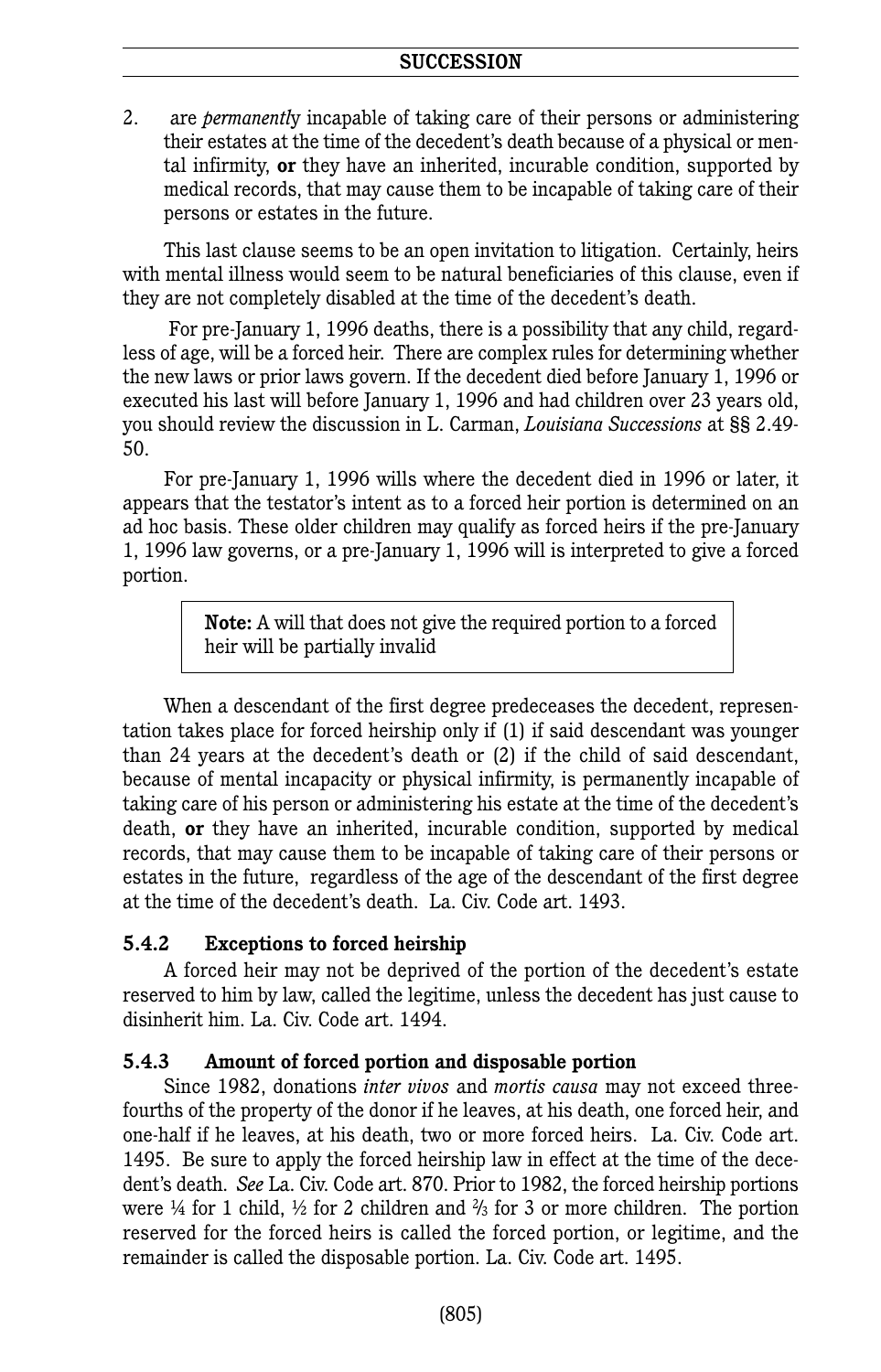Nevertheless, if the fraction that would otherwise be used to calculate the legitime is greater than the fraction of the decedent's estate to which the forced heir would succeed by intestacy, then the legitime (portion due forced heir) shall be calculated by using the fraction of an intestate successor. When calculating the forced portion, all donations made by the decedent within the last three years of his life are included in his property. La. Civ. Code art. 1495.

#### **5.4.4 Permissible burdens on legitime**

No charges, conditions, or burdens may be imposed on the legitime except those expressly authorized by law, such as a usufruct in favor of a surviving spouse or the placing of the legitime in trust. La. Civ. Code art. 1496. Therefore, a usufruct to the surviving spouse is a permissible burden on the legitime.

The decedent may grant a usufruct to the surviving spouse over all or part of his property, including the forced portion, and may grant the usufructuary the power to dispose of nonconsumables as provided in the law of usufruct. The usufruct shall be for life unless expressly designated for a shorter period, and shall not require security except as expressly declared by the decedent or as permitted when the legitime is affected. La. Civ. Code art. 1499. Security can be demanded from the surviving spouse, however, by a forced heir who is not the child of that spouse. La. Civ. Code art. 1514. This statute says the forced heir "may request" such security, and the court "may order" such security as is necessary. So it appears that the court has discretion in whether to order security and how that security can be satisfied.

A usufruct can extend to movables, including cash, which would be classified as a "consumable thing.' La. Civ. Code art. 536 If so, the usufructuary has the right to spend those funds and the usufruct extends to the items purchased. La. Civ. Code art. 538. It is easy to see that such "consumable" movables may be completely consumed by the usufructuary, and the naked owner has little recourse except a possible claim against the usufructuary or his/her succession when the usufruct ends. La. Civ. Code art. 538. "Nonconsumable things" include land, houses, and furniture. La. Civ. Code art. 537. The usufructuary has the right to use and possess these things but not to alienate them. La. Civ. Code art 539. Such nonconsumable things can be sold with the permission of the naked owner(s), and the usufruct would extend to the proceeds of the sale unless the parties agree otherwise. La. Civ. Code art. 616. A usufruct may be terminated for non-use or abuse of enjoyment and duties. La. Civ. Code art. 621, 623.

#### **5.4.5 The disposable portion in absence of forced heirs**

If there is no forced heir, donations inter vivos and mortis causa may be made to the whole amount of the property of the donor, unless they are prohibited dispositions of the entire patrimony under La. Civ. Code art. 1498. *See* La. Civ. Code art. 1497. A donation inter vivos cannot divest the donor of all his property, he must reserve to himself enough for subsistence. La. Civ. Code art 1498. This article reflects the public policy of not allowing donors to impoverish themselves so as to become wards of the state. Such restrictions do not apply to "mortis causa" donations, for obvious reasons.

#### **5.4.6 The Different types of Testamentary Dispositions or Legacies**

There are three types of testamentary dispositions, namely, the universal, the general, and the particular. La. Civ. Code art. 1584.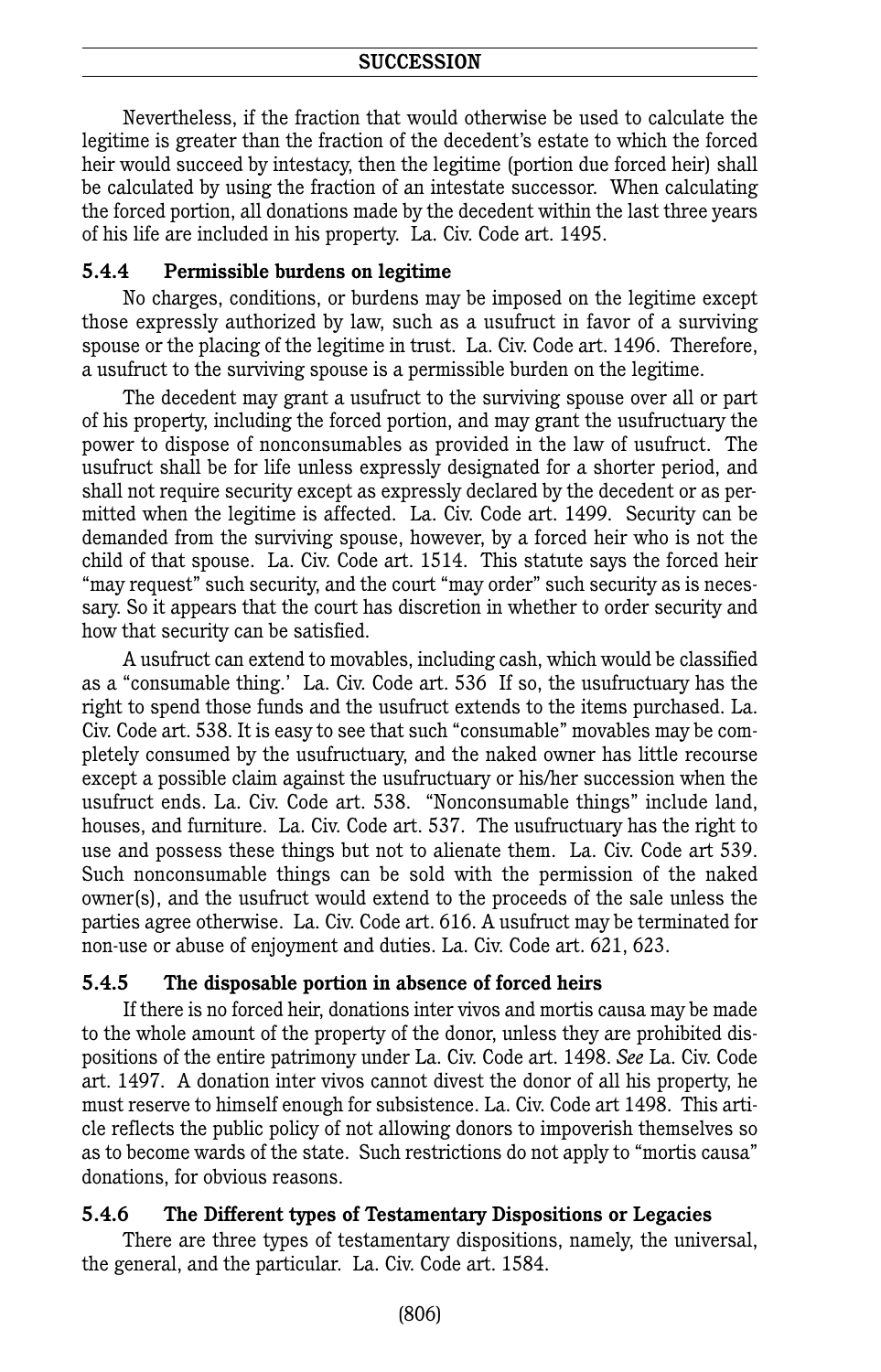- a. A universal legacy is the disposition of all of the estate, or the balance of the estate that remains after particular legacies. La. Civ. Code art. 1585.
- b. A general legacy is a disposition by which the testator bequeaths a fraction of a certain proportion of the estate, or a fraction of certain proportion of the balances of the estate that remains after particular legacies. La. Civ. Code art. 1586.
- c. A legacy that is neither general nor universal is a particular legacy. La. Civ. Code art. 1587.

These classifications become important if a legacy lapses under La. Civ. Code art. 1589, or if one of the legatees renounces his/her inheritance, or if there are insufficient assets to satisfy all legacies. La. Civ. Code art. 1601. If the property remaining after payment of the debts and satisfaction of the legitime proves insufficient to discharge all particular legacies, the legacies of specific things must be discharged first and then the legacies of groups and collections of things. Any remaining property must be applied toward the discharge of legacies of money, to be divided among the legatees of money in proportion to the amounts of their legacies. When a legacy of money is expressly declared compensation for services, it shall be paid in preference to all other legacies of money.

## **5.4.7 Lapsed Legacies**

A legacy may lapse for several reasons including, *inter alia*, (1) the legatee dies before the testator, (2) the legacy is renounced (but only to extent of renunciation), and (3) the legacy is declared invalid. La. Civ. Code art. 1589.

The will controls the disposition (or "accretion") of a lapsed legacy. La. Civ. Code art. 1590. In the absence of a governing will provision, the following rules (which became effective on July 1, 1999) will determine to whom a lapsed legacy goes:

- 1. The lapsed legacy goes to descendants of the legatee, joint or otherwise, if the legatee is the testator's child or sibling, or a descendant thereof. La. Civ. Code art. 1593. The general rules of testamentary accretion do not apply to these relatives.
- 2. **Joint Legacy**. A legacy is "joint" if made to more than 1 person without assigning shares. <sup>16</sup> For example, "I give my immovable property to A and B." If a joint legatee dies before the testator, his share goes to the other joint legatees equally. La. Civ. Code art. 1592, 1588.
- 3. **Particular or General Legacy**. When these legacies lapse, they go to the successor who, under the will, would have received the thing if the legacy had not been made. La. Civ. Code art. 1591, 1586-87.
- 4. A lapsed legacy, which is not disposed of under the above rules (Code art. 1590-93), goes ratably to the "universal legatees." La. Civ. Code art. 1595, 1585.
- 5. Any portion of the estate not disposed of under the above rules devolves by intestacy rules. La. Civ. Code art. 1596.

 $^{16}\!$  A will with the language "share and share alike" or "to share equally" is not a joint legacy. Each party will own a specific portion without a right of survivorship in favor of co-legatees.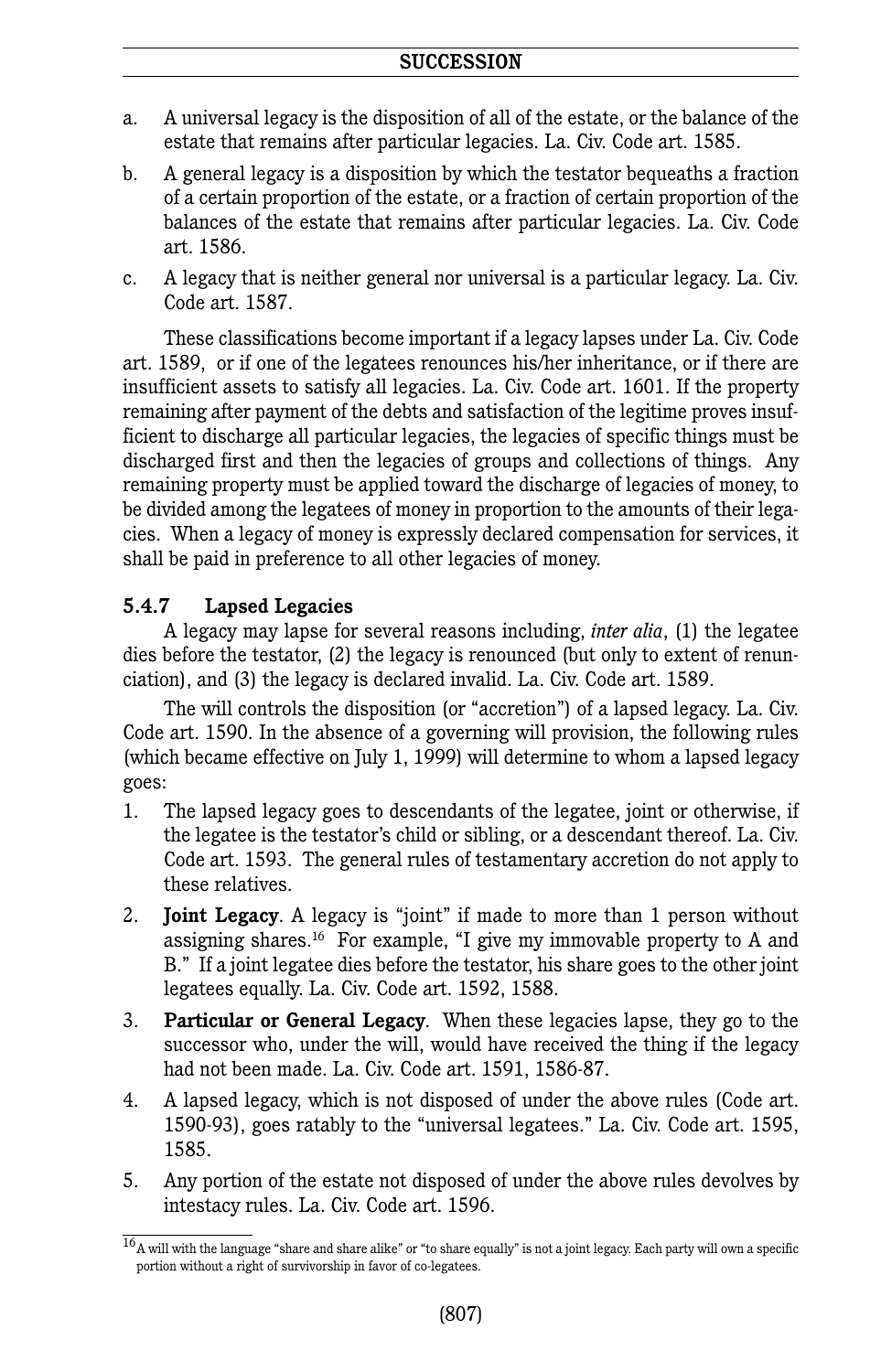#### **5.4.8 Proving the Existence of a Will When the Original is Lost**

The attorney, in all cases, shall present the original testament to the court to be filed and executed. If it is a testament other than a statutory testament, notarial testament, or nuncupative testament by public act, then the testament must also be proven, or probated. La. Code Civ. Proc. art. 2852. An olographic will would fall under this statute. The petitioner must present the testament to the court even if he/she doubts the validity of the testament. La Code Civ. Proc. art. 2853.

If the petitioner cannot locate the original will, then the attorney should search for the original. If it was a notarial will, the attorney should try to contact the notary to see if there is an original will in the notary's possession. The Secretary of State has a central registry of wills. If the testator registered his will, information about the will can be obtained from the Secretary of State. *See* La. R.S. 9: 2446-47. Also, some parishes allow wills to be registered with the clerk of court or notarial archives. In Orleans and other parishes there are will "books" and in your petition you can reference at which book and page a will is located without presenting an original. In Jefferson Parish, and possibly others, the clerk of court stores wills and releases them with a proper petition. Nevertheless, the registration of wills is rare.

If the original cannot be located, then the attorney has additional hurdles to overcome when proffering a copy. In the event that the original copy of a will is lost, where the will was duly executed, and in possession of, or readily accessible to, the testator, there is the legal presumption of revocation by destruction. 17 Where there is the legal presumption of revocation by destruction, the onus of rebutting this presumption is cast upon those seeking to establish the will, by clear proof (1) that the testator made a valid will, (2) of the contents or substance of the will, and (3) of the fact that the will, though it could not be found at the testator's death after diligent search, was never revoked by him. <sup>18</sup> This is most usually done by an affidavit of the client with personal knowledge that the original will existed after the death of the decedent, but was lost or destroyed by some other force, such as a house fire or natural disaster.

The attorney should also petition the Court, asking that the Court direct that a search be made for the testament by a notary of the parish. La. Code Civ. Proc. art. 2854. <sup>19</sup> This requirement most likely stems from the prior system in which notaries were required to keep files of their notarized documents. Presumably, the notary who notarized the missing testament would be the one charged with finding it, although this is not stated in the statute. Although the statute does say that the notary must be appointed by the court, experience has shown that many courts will accept an affidavit from the notary who prepared the document, stating that they possess a copy of the testator's testament, and that the proffered copy is the same as the one in his/her records. This affidavit, along with an affidavit from persons with knowledge about the loss of the will after the decedent's death, should be sufficient to probate the copy.

If the will is not a notarial document, or the notary is unknown, the attorney should have the court appoint a notary to search the public registries for the missing will. If the notary fails to find the original will, then the client can submit his

<sup>&</sup>lt;sup>17</sup> Succession of Talbot, 530 So.2d 1132 (La. 1988).<br><sup>18</sup> Succession of Nunley, 224 La. 251, 69 So.2d 33, 35 (1953).<br><sup>19</sup> See La. Code Civ. Proc. Form 810a (West).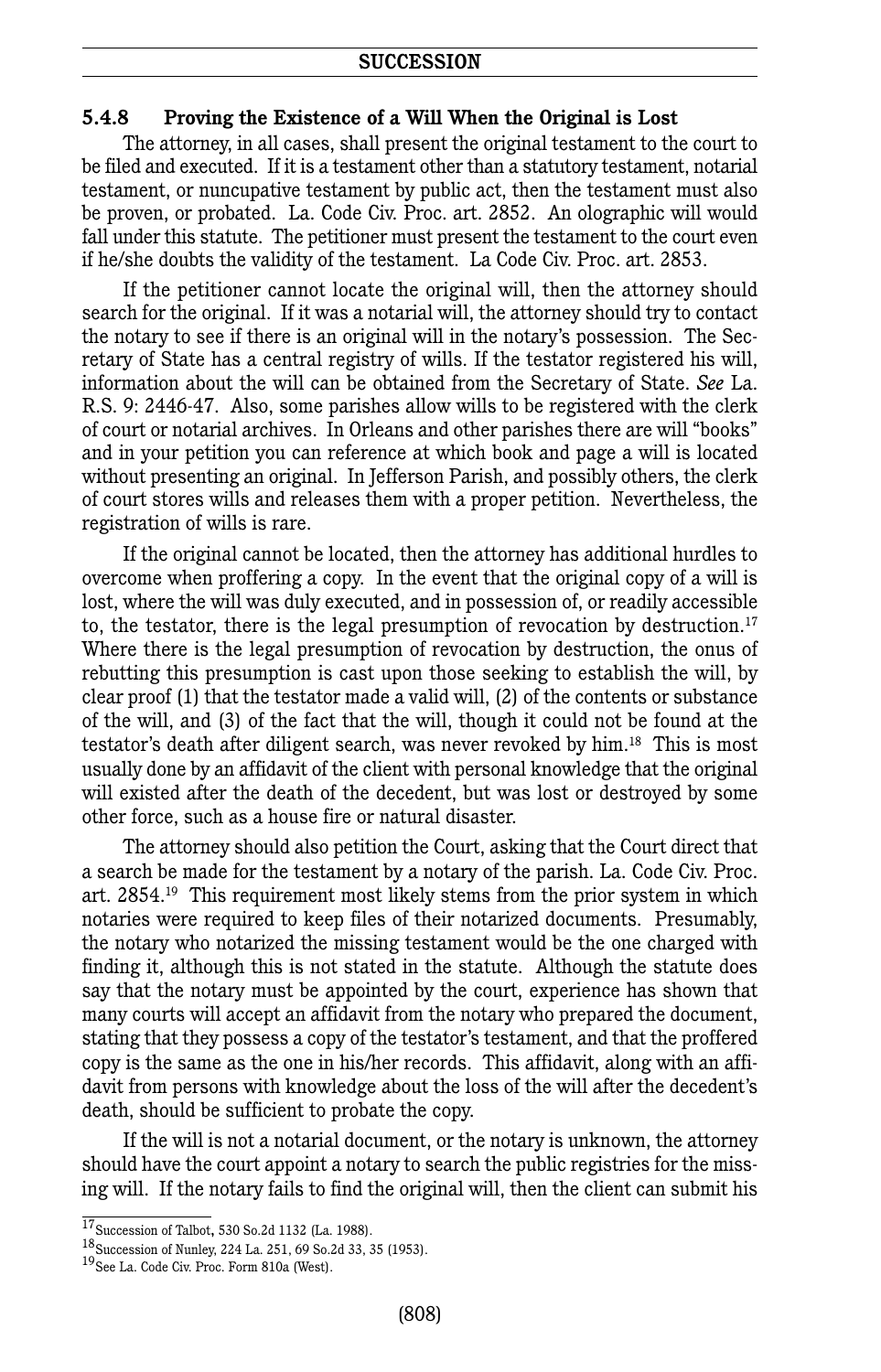copy with an affidavit. If it is an olographic will, the affidavit of the client should include allegations that the affiant knows the handwriting of the decedent and that the affiant believes the olographic will was written by the decedent.

If the client knows that there was a will, but does not have a copy, there is case law supporting the proof of the contents of a will by parol evidence. <sup>20</sup> Nevertheless, the parol evidence is acceptable only if the witness actually read the testament and remembered its contents. Statements by the decedent are not enough. 21

If the client does not have sufficient evidence to prove the contents of a will, or to overcome the presumption of revocation, then the petition should state these facts and pray that the court find that the succession should proceed under the laws of intestacy.

## **6. OTHER LEGAL ISSUES RELATED TO ALL SUCCESSIONS**

#### **6.1 CAPACITY TO INHERIT**

To inherit property, a successor must exist at the decedent's death. La. Civ. Code art. 939. However, an unborn child conceived at decedents' death and born alive is considered to have existed at the decedent's death and therefore can inherit from the decedent. La. Civ. Code art. 940. Age and mental capacity are irrelevant to capacity to inherit. La. Civ. Code art. 939.

Notwithstanding any contrary laws, a child conceived after the decedent's death, shall be deemed the child of such decedent with the capacity to inherit from the decedent if:

- the decedent specifically authorized in writing his surviving spouse to use his gametes, and
- the child was born to the surviving spouse, using gametes of the decedent, within **three** years of the decedent's death.

#### **6.2 ACCEPTANCE AND VOLUNTARY EXCLUSION FROM AN INHER-ITANCE**

- 1. Heirs have three options when the decedent dies:
	- a. accept that succession unconditionally,
	- b. accept with benefit of inventory; or
	- c. renounce the succession.

Acceptance may be either formal or informal. Formal acceptance is where the successor expressly accepts in writing or assumes the quality of successor in a judicial proceeding. Informal acceptance is where the successor does some act that clearly implies his intent to accept. La. Civ. Code art. 957. Acceptance obligates the successor to pay estate debts up to his share of the estate. La. Civ. Code art. 961; 1416.

A creditor of a successor may, with judicial authorization, accept succession rights in the successor's name if the successor has renounced them in whole or in part to the prejudice of his creditor's rights. In such a case, the renunciation may be annulled in favor of the creditor to the extent of his claim against the successor, but remains effective against the successor. La Civ. Code art. 967.

 $\frac{20}{20}$ Succession of Davis, 347 So.2d 906, 907 (La. App. 3 Cir. 1977).<br><sup>21</sup> Fuentes v. Gaines, La. Ann. 85 (La. 1873), reversed as to other matters, 92 U.S. 10.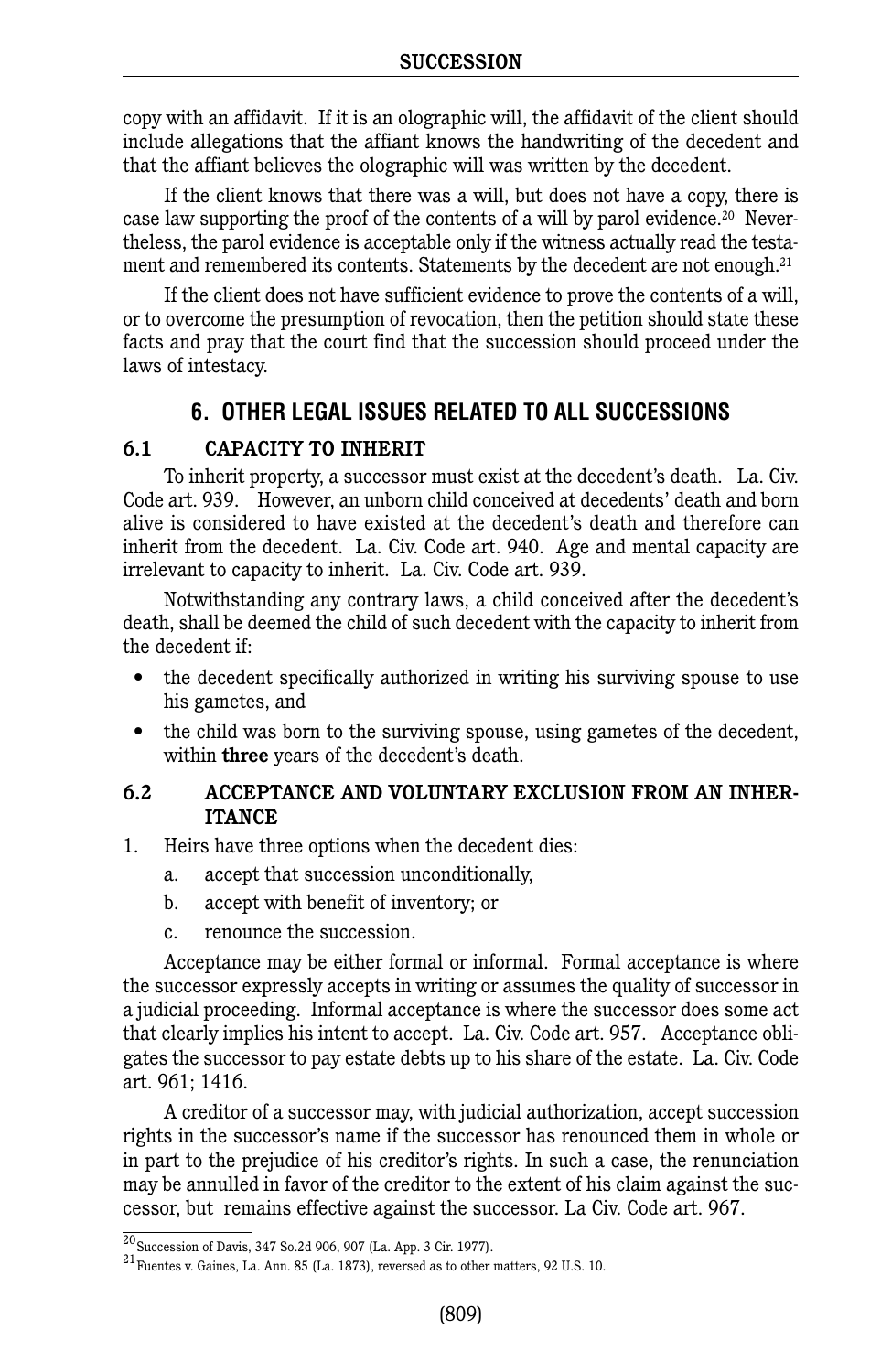#### **6.3 RENUNCIATION**

Renunciation is voluntary and involves the successor "giving up" his/her right to inherit from the decedent. Renunciation must be express and in writing. La. Civ. Code art. 964. A pre-bankruptcy renunciation (other than a "donative" renunciation) may prevent a creditor from seizing the renouncing heir's share. <sup>22</sup> Furthermore, the Fifth Circuit has held that a pre-bankruptcy renunciation of an inheritance is not a fraudulent transfer that would deny discharge. <sup>23</sup> An heir may revoke his renunciation if no other heir has accepted.

In the absence of a renunciation, a successor is *presumed* to accept succession rights. Nonetheless, for good cause the successor may be compelled to appear in court to specifically accept or renounce. La. Civ. Code art. 962.

The rights of an intestate successor who renounces accrete to those persons who would have succeeded to them if the successor had predeceased the decedent. A renunciation produces a result similar to representation of the successor by his descendants. La. Civ. Code art. 964. In the absence of a governing testamentary disposition, the rights of a testate successor who renounces also accrete to those persons who would have succeeded to them if the legatee had predeceased the decedent. La. Civ. Code art. 965. This was a major change from the law existing previous to July 1, 1999.

For renunciations prior to July 1, 1999, a renouncing heir's share went to the co-heirs of the same degree. The law is unsettled as to which law applies to decedents who died **before** July 1, 1999, when a successor renounces **after** July 1, 1999. *See* C.Neff, *Louisiana Estate Planning, Will Drafting and Estate Administration*, II-1.2.2.2A. We are not aware of any case law on the applicability of the pre-July 1, 1999 renunciation rules. However, note that Civil Code art. 870 states that succession rights are governed by the law in effect on the date of the decedent's death.

Prior to July 1, 1999, renunciation had to be done by authentic act, i.e., a written act before notary and 2 witnesses. Civil Code art. 1017. This is no longer required but would be advisable.

Care must be taken in planning renunciations. In some instances, an heir who renounces may end up getting a share of the inheritance if another heir subsequently renounces. For example, a decedent is survived by 3 children, A, B and C, and the goal is to concentrate title in A. B renounces, but B has no descendants. B's share will go to A and C. If C later renounces and has no descendants, his inheritance will go to A and B. This devolution to B after his renunciation can be prevented by having B also renounce any accretions in his original renunciation. *See* Official Revision Comment to Civ. Code art. 964.

Co-heirs in an intestate succession will often tell the attorney that they wish to renounce a succession so that another heir may inherit the entire property. Children will often want to do this, thinking the estate will then go to a surviving parent. The attorney should counsel such clients as to the effect of a true renun-

<sup>22</sup>*See e.g., Matter of Simpson*, 36 F.3d 450 (5th Cir. 1994); *In re Brumfield*, 1998 WL 834999 (M.D. La. 1998). One district court has opined that *Simpson* is no longer good law after *Drye v. United States*, 528 U.S. 49, 52 (1999). *See e.g., In re Schmidt*, 362 B.R. 318, 321-23 (Bankr. W.D. Tx. 2007). However, the Fifth Circuit recently considered *Drye* and reaffirmed *Simpson* as to both Louisiana and Texas, holding that a pre-petition renunciation of an inheritance is not a fraudulent transfer that would deny discharge under <sup>11</sup> U.S.C.§ <sup>727</sup> (a)(2). *See In re Laughlin*, <sup>602</sup> F.3d <sup>417</sup> (5th Cir. 2010). <sup>23</sup>*In re Laughlin*, <sup>602</sup> F.3d <sup>417</sup> (5th Cir. 2010).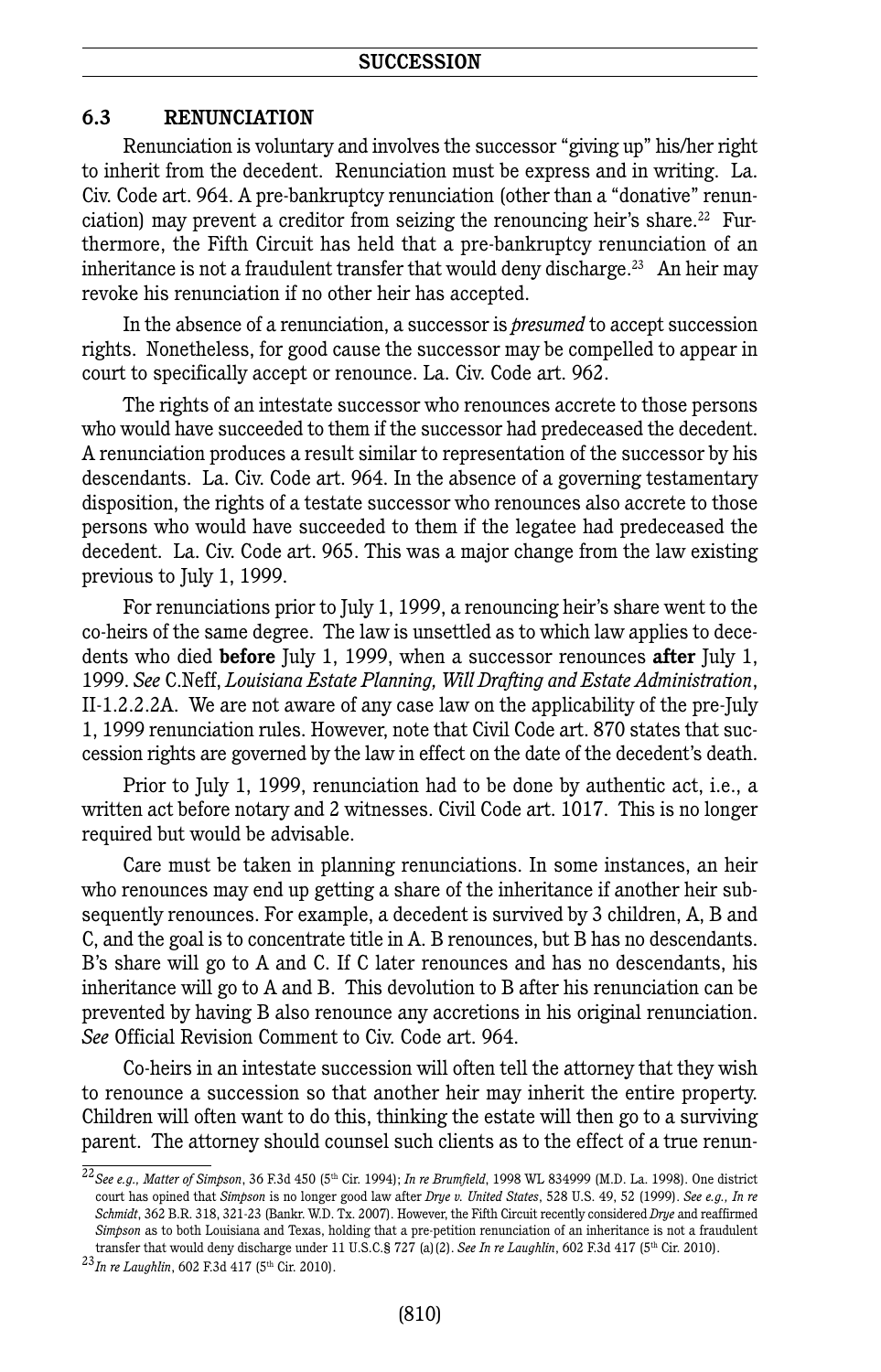ciation, namely, that the property will often devolve to their own children, creating an even more fractious ownership scheme. The co-heir may then wish to donate their share to another specific co-heir in the succession, who would not otherwise inherit through a renunciation. This is possible, and is called a "donative renunciation." Note that Civil Code art. 960 states that a donative renunciation is deemed to be an acceptance, since the renouncer is really accepting the succession and then directing it to another person. This factor may be important when considering whether the donating heir will be held liable for succession debts up to his share of the estate or if the acceptance of the succession may affect a person's eligibility for public benefits such as SSI or Medicaid.

> **Note:** A donative renunciation must be by authentic act since it is in substance a donation rather than a renunciation.

#### **6.4 REPRESENTATION**

Representation is a fiction of the law, the effect of which is to put the representative in the place, degree, and rights of the person represented. La. Civ. Code art. 881. Representation does not take place in favor of ascendants. Representation is only permitted in the descending and collateral lines. La. Civ. Code art. 882, 884. Representation can take place in both intestate and testate successions.

If representation is permitted, the partition is made by roots. If one root has produced several branches, the subdivision is also made by roots in each branch, and the members of the same branch inherit by heads. La. Civ. Code art. 885. Descendants inherit by one share per each descendant, so that multiple descendants in the same degree do not necessarily divide the decedent's estate per capita, but do split pro rata the share of the predeceased ancestor whom they represent. La. Civ. Code art. 885.

If the owner of immovable property dies, and then one or more of the successors dies before a succession can be filed for the original owner, it is not necessary to file a succession for each deceased person in order clear the title to that immovable property. <sup>24</sup> Representation can be used to substitute the second generation for those who are deceased in the first generation of heirs/legatees, and so on. In fact, it is prohibited for a deceased person to inherit in a succession La. Civ. Code Art. 58. In this case, the succession attorney would lay out the path of succession in the petition, ending with the still living successors.

This is true because the intermediate generation of successors never came into legal possession of the immovable property during their lifetime, and thus the immovable property should not be considered part of their separate estates. Although these successors may have had corporeal possession of the property during their lifetime, they would not have been listed as legal owners in the parish land records, and would not have had the rights that go along with legal possession. (If, however, this intermediate successor had his own immovable property, vehicles, bank accounts, etc, then it would be necessary to open his succession in order to transfer that property.)

 $\frac{1}{24}$ In re Succession of Parker, 882 So.2d 748 (La. App. 2 Cir. 2004).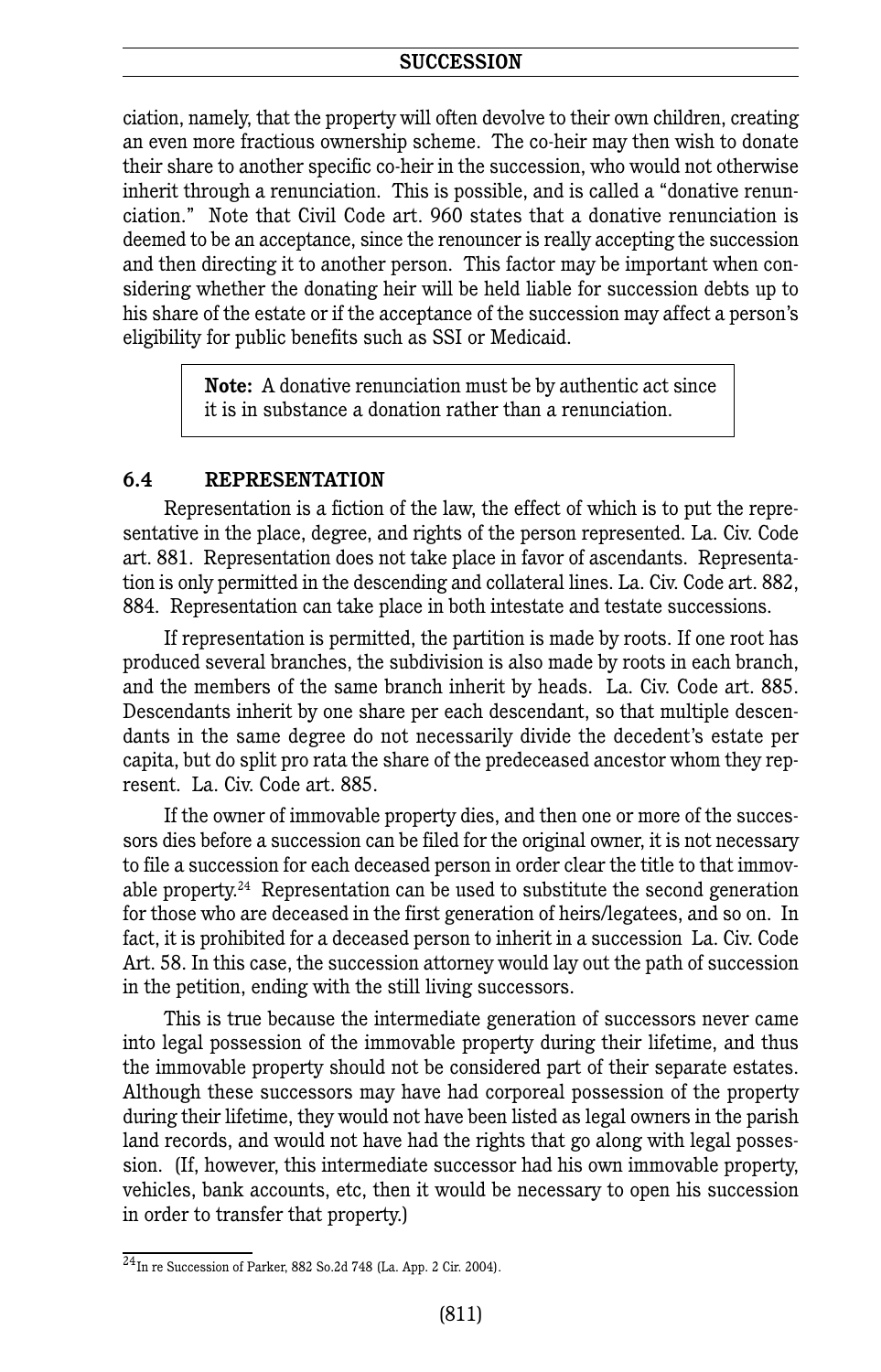## **6.5 GROUNDS FOR INVOLUNTARY EXCLUSION FROM AN INHERI-TANCE**

#### **6.5.1 Unworthiness**

Unworthiness is an involuntary termination of inheritable rights that must be declared by the court. When an heir is declared unworthy, he is deprived of the right to inherit. La. Civ. Code art. 941. The grounds for a successor to be declared unworthy are:

- a. conviction of a crime involving the intentional killing, or attempted killing, of the decedent, or
- b. judicial determination of participation in the intentional, unjustified killing, or attempted killing, of the decedent. La. Civ. Code art. 941.

Reconciliation or forgiveness will cure the grounds of unworthiness A declaration of unworthiness deprives a heir of his right to inherit from the decedent. For other consequences, see La. Civ. Code art. 945.

An action to declare a successor unworthy may be brought only by a person who would succeed in place of or in concurrence with the successor to be declared unworthy, or by one who claims through such a person. When a person, who may bring the action, is a minor or an interdict, the court may appoint an attorney to represent the minor or interdict for purposes of investigating and pursuing an action to declare a successor unworthy. La. Civ. Code art. 942.

An action to declare a successor unworthy is subject to a liberative prescription of five years from the death of the decedent as to intestate successors and five years from the probate of the will as to testate successors. La. Civ. Code art. 944.

#### **6.5.2 Devolution of succession rights of successor declared unworthy**

If the decedent died intestate and the successor is declared unworthy, the successor's rights devolve as if he had predeceased the decedent. However, if the decedent died testate, then the succession rights devolve under the provisions for testamentary accretion as if the unworthy successor had predeceased the testator. La. Civ. Code art. 946.

When the succession rights devolve upon a child of the successor who is declared unworthy, the unworthy successor and the other parent of the child cannot claim a legal usufruct upon the property inherited by their child. La. Civ. Code art. 946.

## **6.6 SUCCESSION DEBTS**

If the debts of the succession are not partitioned, each heir remains liable for his share of the succession. Nevertheless, in order to equalize the shares, those heirs who take the largest allotments may be charged with the payment of a larger portion of the debts. La. Civ. Code art. 1371.

In any case, a successor, who accepts the succession, is obligated by succession debts to the extent of the value of the property received by him, valued as of the time of receipt. La. Civ. Code art. 1416.

The heirs or legatees may be sent into possession of the decedent's estate on an ex parte petition if the succession is "relatively free from debt" La. Code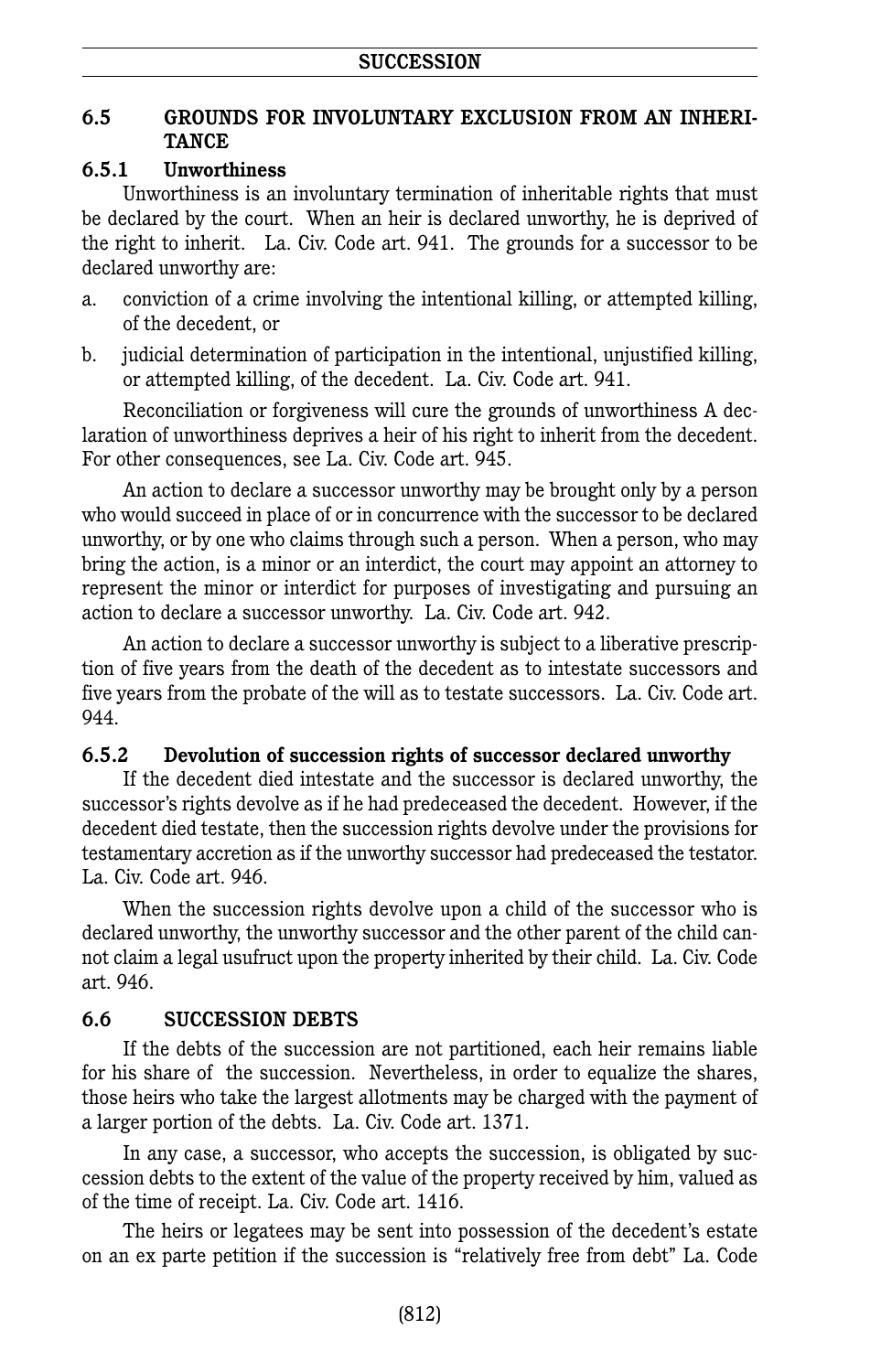Civ. Proc. art. 3001(A). A rough rule of thumb would be that the debts should not surpass one-quarter of the gross value of the succession. Mortgages and other secured debts are not considered in this calculation, as the creditor is protected by the fact that the debt is secured by the assets.

#### **6.7 MARITAL PORTION**

When a spouse dies rich in comparison with the surviving spouse, the surviving spouse is entitled to claim the "marital portion" for the estate of the deceased spouse. La. Civ. Code art. 2432. There is no definitive test to determine when a surviving spouse is entitled to a marital portion. <sup>25</sup> However, the marital portion usually should be awarded when the comparison of assets show a ratio of 1 to 5 in favor of the deceased spouse.<sup>26</sup> Earnings or earning capacity of the surviving spouse are not factors in determining whether a marital portion is due. 27

The marital portion is 1/4 of the succession in ownership if the deceased spouse died without children, the same fraction in usufruct for life if he is survived by 3 or fewer children, and a child's share in such usufruct if he is survived by more than 3 children. La. Civ. Code art. 2434. The marital portion is reduced by any legacy to the surviving spouse and payments due her as a result of the death, e.g., life insurance or social security. La. Civ. Code art. 2435. The surviving spouse's right to claim the marital portion is personal and nonheritable. This right prescribes three years from date of death. La. Civ. Code art. 2436. A formal claim within a succession or lawsuit is the safest way for a surviving spouse to enforce her claim for a marital portion.

For indigent clients, the marital portion will often be an issue when the family home was the separate property of the deceased spouse. Establishing the right to a marital portion may be essential to preventing the eviction of the surviving spouse from the family home.

#### **6.8 EFFECT OF INHERITANCE ON PUBLIC BENEFITS**

You should know inheriting the assets of a succession may have a negative effect on any public benefit received by an heir or legatee. Many public benefit programs have an asset limit, and exceeding that limit can create ineligibility for the assistance, at least for a period of time. For example, inheriting a share in a family home worth only a few thousand dollars can endanger the receipt of SSI and Medicaid benefits for disabled or elderly persons, unless the recipient or a co-heir (who does not own another residence) is residing in the property. This is a particular concern for nursing facility residents since their care must usually be financed by Medicaid. Housing assistance can also be affected by a succession. There are exceptions to the asset limit rules and the attorney should look at the regulations for the specific program or consult an attorney extremely conversant with those rules in order to advise the client about the effects of the succession. Note that this issue will almost always arise in the situation where a forced heir inherits due to permanent disability. Ironically, the forced heirship laws designed to protect such disabled persons could end up creating a period of ineligibility for their health care programs.

 $\frac{25}{35}$  Succession of Zilfe, 378 So.2d 500 (La. App. 4 Cir. 1980).<br>  $^{26}$  Succession of Adams, 816 So.2d 988, 990 (La. App. 3 Cir. 2002).<br>  $^{27}$  Succession of Thumfart, 289 So.2d 850, 853 (La. App. 4 Cir. 1974).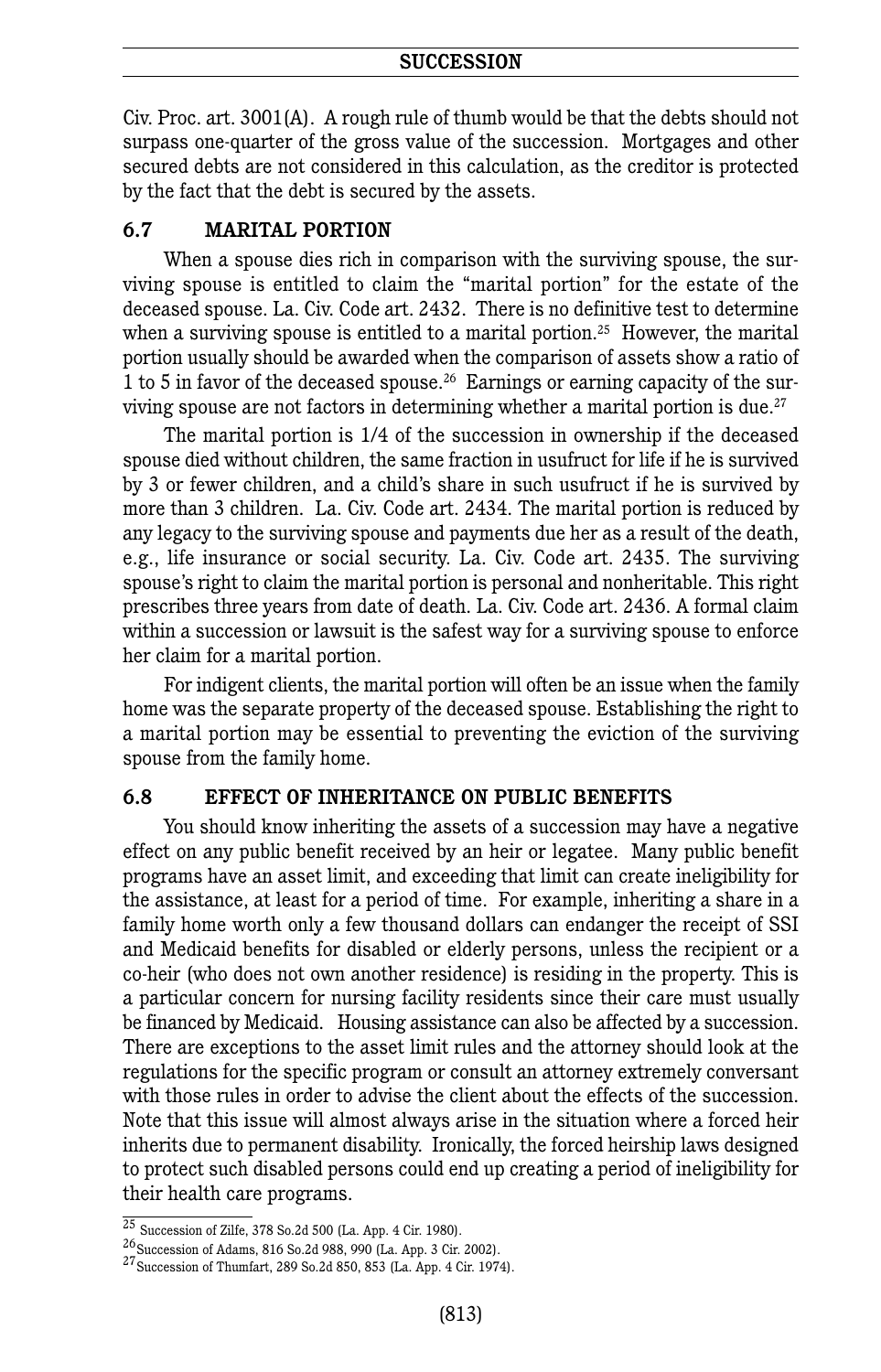Unfortunately, donating inherited assets to others or renouncing a succession will also affect a heir's eligibility for SSI, Medicaid payments for nursing home care, and other public assistance. There are some options for establishing a Medicaid trust to protect a heir's eligibility for Medicaid and SSI. Often this must be done as part of a will to avoid all adverse consequences. We believe that establishing a Medicaid trust with a reputable company is the best option for clients who are interested in a Medicaid trust.

## **7. PROCEDURAL ISSUES IN SUCCESSION CASES**

#### **7.1 SMALL SUCCESSIONS BY AFFIDAVIT**

Formerly, small successions, which were defined as a succession valued at less than \$50,000, could be handled by affidavit, without the necessity of filing a court succession. Immovable property, however, could not be transferred by this process. Any succession involving immovable property had to be filed in court in order to obtain a Judgment of Possession signed by a judge and recorded in the parish Conveyance Office. This process involved the filing of several separate documents, including the Petition for Possession, the Affidavit of Death, Heirship, and Jurisdiction, and a Descriptive List of the Decedent's Assets and Liabilities. To complete this process, the successors had to pay for court costs and for an attorney to prepare and file these documents.

Unfortunately, these requirements often discouraged people, especially low income persons, from completing the legal work necessary to clear the title of their inherited property. Such people may have had corporeal possession of the property, but they did not have legal possession, and could not sell the property, use their property as collateral for loans, or take advantage of the homestead exemptions for owners. Hurricanes Katrina and Rita in 2005 exposed this problem in the southern parishes of Louisiana as thousands of homeowners could not access federal and state rebuilding funds because of unresolved succession issues. The problem, however, was statewide in nature. The onerous requirements of a court succession to transfer immovable property also lay in stark contrast to the ability to transfer unlimited amounts of funds through insurance policies by a simple signature on a contract.

In 2009, the Legislature enacted Act 81 which simplified the process of transferring certain immovable property. Immovable property that met the definition of "small succession property" contained in the statute could be transferred to the heirs simply by drafting an "Affidavit of Small Succession" and recording it in the Parish Conveyance Office. In fact, this statute formalized a process that had been used for many years in the rural parishes of the state.

The original Act 81 of 2009 had several restrictions on the property that could be transferred, including that the property could not be worth more than \$50,000, that it had to be the Decedent's primary residence, and that it had to be transferred by the laws of intestacy. The new statute proved to be such a great success, however, that in both 2011 and 2012, the Legislature revised the statute to broaden the definition of "small succession property" and to expand the use of this simplified process.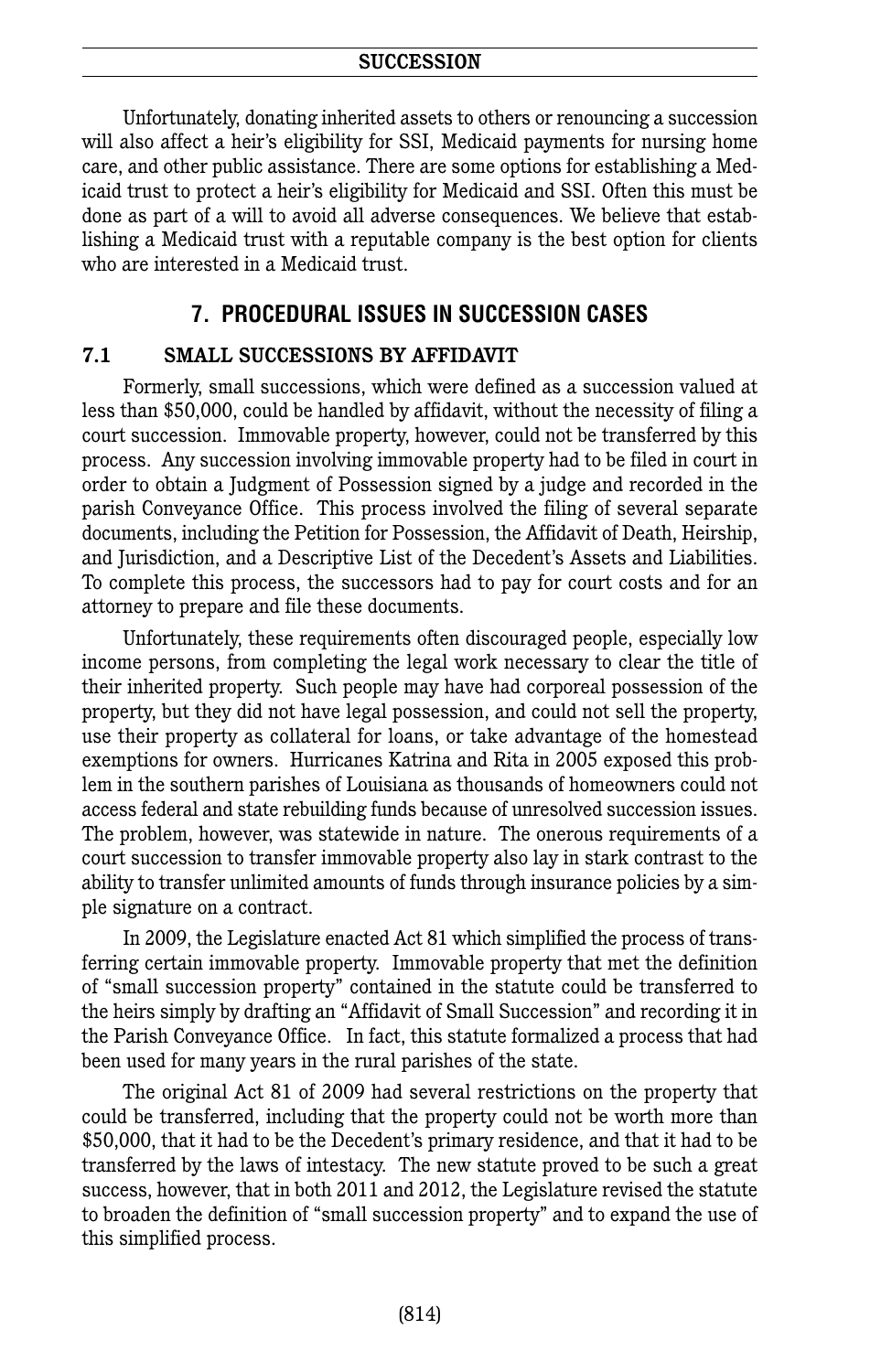#### **7.2 QUESTIONS FOR SMALL SUCCESSION CASES**

#### **WHAT CONSTITUTES A "SMALL SUCCESSION PROPERTY?"**

The new statutes on small succession affidavits are found at La. Code of Civil Procedure, art. 3421 *et al.* Immovable property can now be transferred by Affidavit if the following two conditions are met:

- a. The value of the decedent's estate in Louisiana was worth \$75,000 or less at the time of death, or any value if the death occurred 25 years before the recording of the Small Succession Affidavit.
- b. The Succession is intestate or the decedent was domiciled outside of Louisiana and his/her testament was probated by the Court of another state.

Note that the property does not have to be the decedent's primary residence anymore, and does not even have to be residential property. Generally, those who own property in Louisiana and leave a testament must have that testament reviewed by a judge in a court succession, but there is an exception for out of state residents whose testaments have already been probated.

Due to the fact that many people own partial shares of property, such as husband and wives, and siblings, the \$75,000 limit still encompasses a great many estates.

#### **WHAT INFORMATION MUST BE CONTAINED IN THE AFFIDAVIT?**

The required information is set out in the statute and is generally the same information that would be contained in the documents of a court succession. The decedent's date of death, his last residence, his spouse and family information, and the names and last known residences of all the heirs should be listed. There should also be a listing of the decedent's estate, along with the values of the property. The legal description of any immovable property must be included.

There are also several stock paragraphs that should be contained in every Affidavit, which are listed in the statute. The heirs must accept the succession without administration, and they should also state that they are aware that filing false information in the Affidavit could incur civil and criminal penalties.

Also, a certified death certificate must be attached to the Affidavit.

## **WHO CAN SIGN THE AFFIDAVIT?**

At least two persons, including the surviving spouse, must sign the Affidavit. If there is no surviving spouse, then at least two heirs must sign. Although this situation is not covered by the statute, those rare successions that have only one heir should presumably be signed by a second person who knew the decedent and can personally attest to the facts in the Affidavit.

If there are any heirs who do not sign the Affidavit, the statute states that the completed Affidavit must be mailed to their last known address, and they must be given at least 10 days to object. If any heir could not be located after a diligent search, then that fact can be stated in the Affidavit. Since heirs are presumed to accept, the Affidavit can still be recorded in that situation.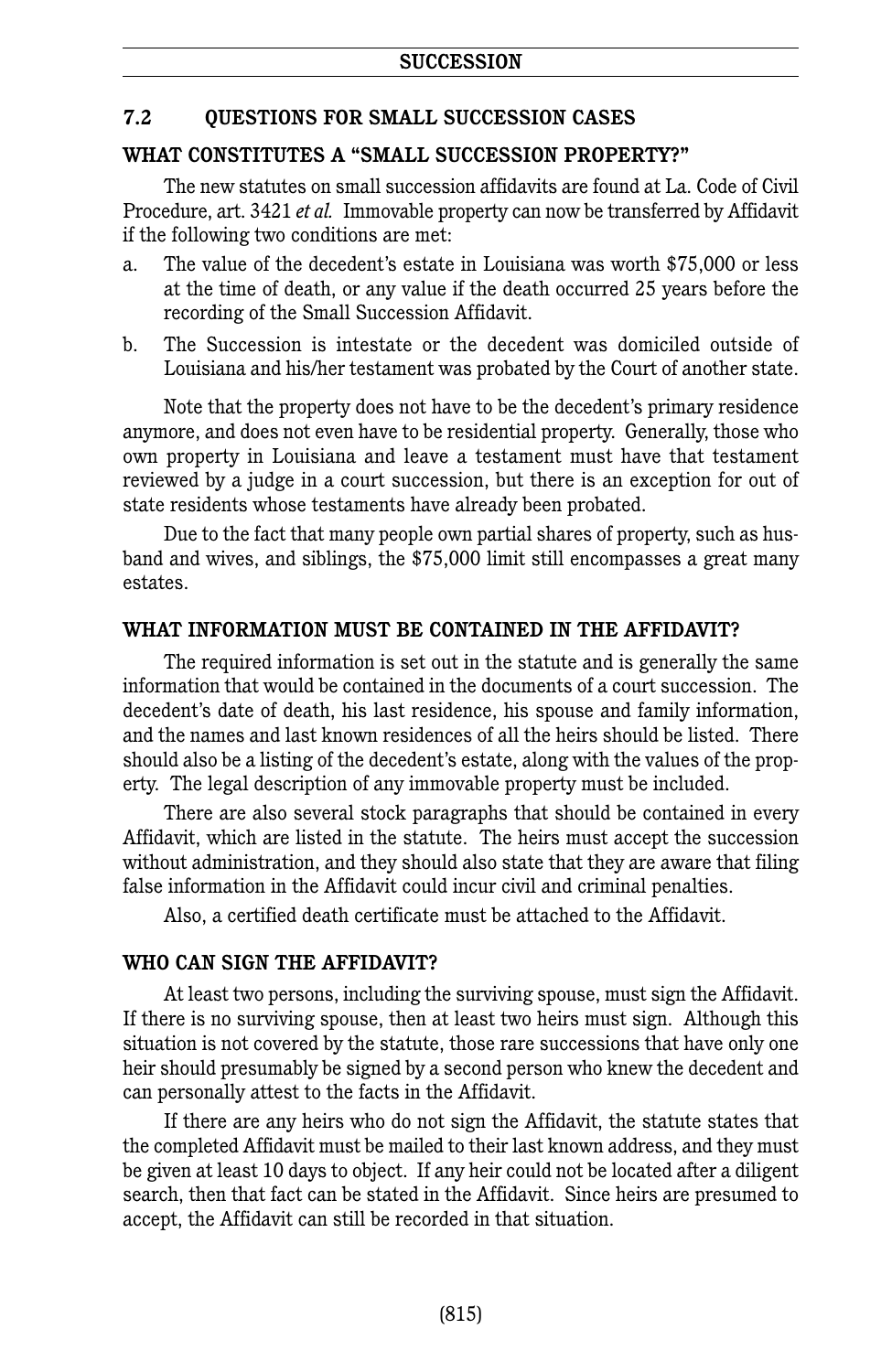#### **OTHER ISSUES WITH SMALL SUCCESSIONS BY AFFIDAVIT**

The Affidavit should be recorded in every parish where the decedent owned immovable property. Affidavits should be recorded immediately so that the heirs will get notice of any adverse actions (e.g., code enforcement or tax sales) by the local parish governments. Certified copies of the Affidavit can be used as presumptive proof by any third party that the property has been transferred to the named heirs.

The statute does not limit the use of the Small Succession Affidavit to persons who died after the enactment of the statute. Old successions that have never been opened can be resolved by the new Affidavit process. If any of the heirs died intestate without being put into legal possession of the property, include their information in the Affidavit and name the still living heirs who inherit through representation.

A natural tutor may also execute the affidavit on behalf of a minor child without the necessity of filing a tutorship petition under art. 4061 of the Code of Civil Procedure.

Heirs who have not been recognized as an heir in a recorded Small Succession Affidavit have two years from the date of the recordation of the Affidavit to assert an interest in immovable succession property against a third person (or his successors in title) who acquired an interest in the immovable succession property.La. Code Civ. Proc. art. 3434 (C)(3).

#### **7.3 FILING A COURT SUCCESSION**

If a succession is testate, or is valued above \$75,000, then a succession proceeding must be filed in court. Creditors of the succession or co-owners of succession property who are not heirs/legatees of the decedent may also file to open a succession.

#### **7.3.1 EX PARTE SUCCESSIONS**

Many successions for indigent clients may be handled by an ex parte petition for possession when the decedent's estate is "relatively free from debt." In such cases, a petition for possession is filed on behalf of the surviving spouse and/or competent heirs. For procedures to place the surviving spouse and/or heirs in possession without an administration, see La. Code Civ. Proc. art. 3001-08 (intestate successions) and La. Code Civ. Proc. art. 3031-35 (testate successions). In uncontested testate successions, the petition for probate and possession can be combined into one pleading.

In Louisiana, jurisdiction for a succession lies in the judicial district court for each parish, and the Civil District Court in Orleans Parish. Venue is controlled by the decedent's domicile at the time of death. A petition for possession must be brought in the district court for the parish where the decedent was domiciled at the time of his death. La. Code Civ. Proc. art. 2811-12. If the decedent was not domiciled in Louisiana at the time of his death, his succession may be opened in the district court of the parish where his movable property is located. <sup>28</sup> If the property is immovable property, then the succession should be opened in the parish where the immovable property is located. For non-residents, there may be more than one possible venue if the decedent owned property in more than one parish.

<sup>28</sup>*See* La. Civil Code art. 3532-33; In re Howard Marshall Charitable Remainder Annuity Trust, 709 So.2d 662 (La. 1998).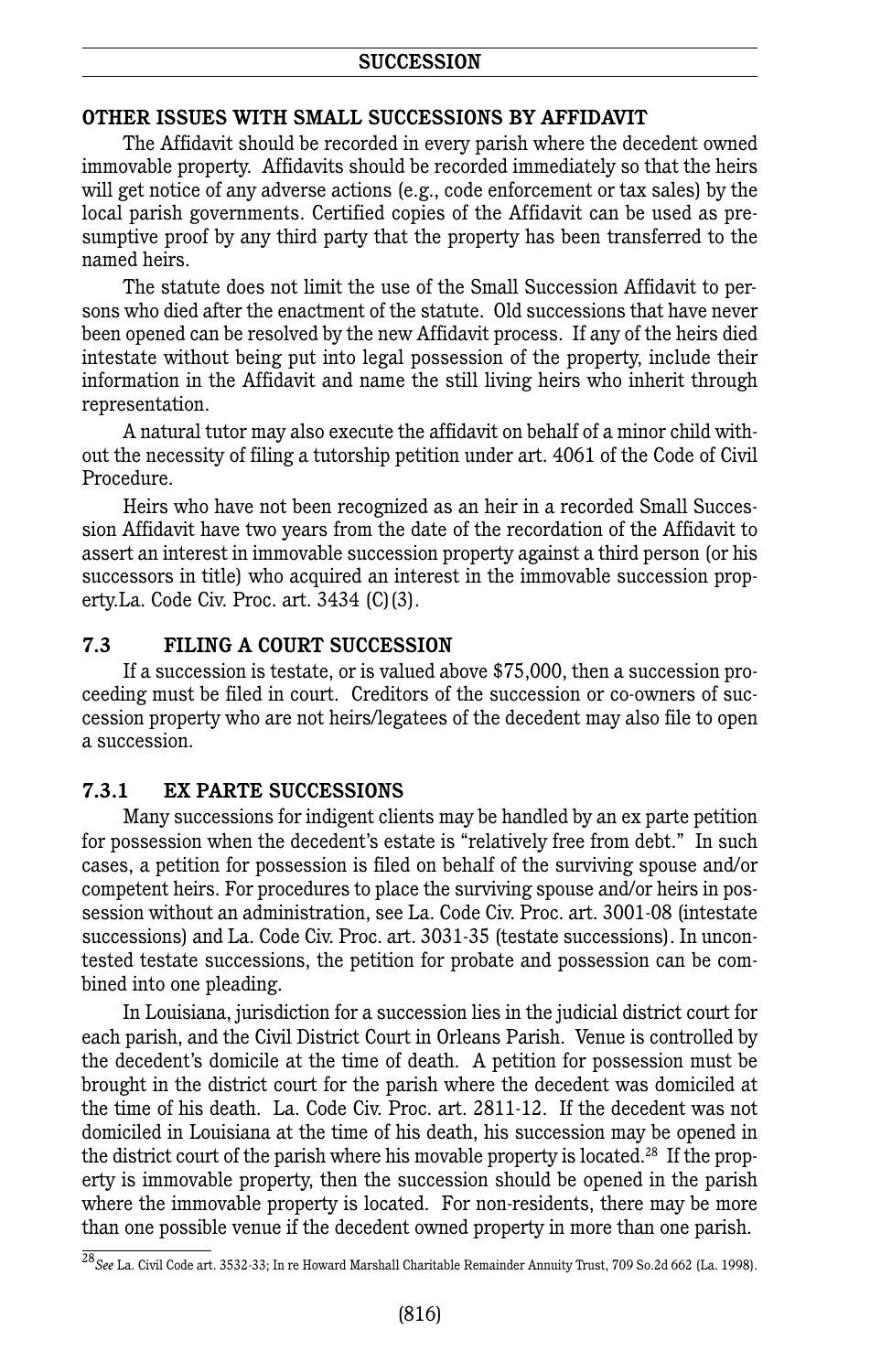In an intestate succession, a petition for possession may send the heirs into possession by the *ex parte* petition of:

- 1. All the competent heirs if all competent heirs accept the succession and the succession is relatively free of debt. La. Code Civ. Proc. art. 3001, 3004; or
- 2. The surviving spouse in community with the decedent if all the heirs are incompetent and no legal representative has been appointed for some or all of the heirs. La. Code Civ. Proc. art. 3004; or
- 3. The legal representative of the incompetent heirs, if all of the heirs are incompetent and a legal representative has been appointed. La. Code Civ. Proc. art. 3004.

Also, a surviving spouse in community of an intestate decedent can use an *ex parte* petition for possession to be recognized as the owner of his undivided one-half of the community and of the other one-half to the extent he has the usufruct (similar to "life estate") thereof. La. Code Civ. Proc. art. 3001.

Technically, it only requires the signatures of two heirs to file a court succession, the petitioner and a second person to sign the Affidavit of Death, Jurisdiction, and Heirship. In the absence of a written renunciation, a successor is presumed to accept succession rights. La. Civ. Code art. 962. For these reasons, many attorneys in Louisiana will file ex parte succession proceedings with the signatures of two persons, unless they have knowledge that a successor wishes to renounce, or a successor is absent and cannot be located.

In an intestate succession, if a competent heir can't be located, the other heirs, including the absentee heir, can be sent into possession after appointment of an attorney to represent the absentee and a contradictory rule against the absentee's attorney. La. Code Civ. Proc. art. 3006.

In a testate succession, a petition for probate and possession may send the legatees into possession on the *ex parte* petition of all legatees if:

- 1. Each legatee is competent or acting through a legal representative;
- 2. Each legatee accepts the succession; and
- 3. None of the creditors has demanded administration.

La. Code Civ. Proc. art. 3031.

A surviving spouse in community of the testator may be recognized by *ex parte* petition as entitled to possession of the community property as provided in Code. Civ. Proc. art. 3001. *See* La. Code Civ. Proc. art. 3031 (B).

If the will named a succession representative, that person must join in the petition for possession in order for judgment to be rendered *ex parte*. La. Code Civ. Proc. art. 3033. A simple solution to this requirement is to have the succession representative sign the verification of the Petition for Possession or an affidavit that she declines the appointment.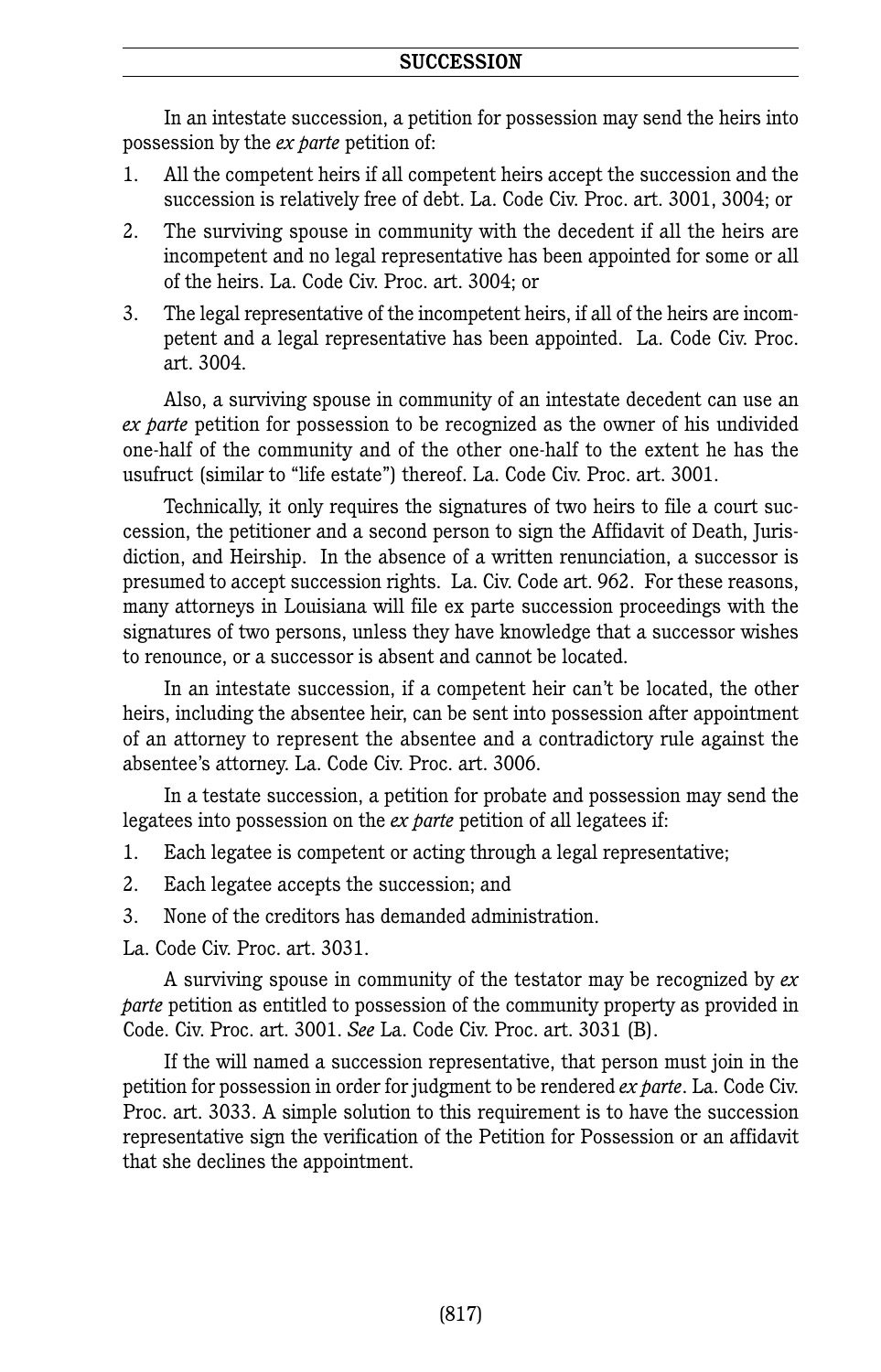## **7.4 SUCCESSION PLEADING FORMS**

The attorney must file the necessary petitions in the court that has jurisdiction and venue. The goal of opening a succession is to obtain the Judgment of Possession.

#### **1. The attorney must file the following documents:**

- Petition for Possession
- Affidavit of Death, Domicile and Heirship
- Sworn, Descriptive List of Assets and Liabilities
- Renunciations or donations (if applicable)
- **Iudgment of Possession**

#### **2. Petition for Possession includes:**

Allegations establishing the decedent's date of death, his domicile at the time of death, whether the succession is testate or intestate, and identifying the legal heirs or legatees,

The original testament should be attached (if there is one) and proof of the testament, if necessary.

Technically, you only need one person to sign the Petition for Possession, along with another person who personally knew the decedent to sign the Affidavit of Death, Domicile, and Heirship. The Petition should allege that all the successors accept the succession if not all of them are signing the verification. You should have written consent from the other heirs that they have accepted the succession.

#### **3. Affidavit of Death, Domicile and Heirship:**

The affidavit is the evidence to prove the allegations of the Petition for Possession. La. Code Civ. Proc. art. 2821-22. It must be signed by at least two competent affiants who personally knew the decedent and have personal knowledge of the facts. The Affidavit echoes the facts alleged in the Petition for Possession. The affidavit must state the decedent's death, marriages and all other facts necessary to establish jurisdiction and decedent's relationship to the heirs. It is good practice to cite the case name, docket number, court name and divorce judgment date of the decedent's divorces.

The law does not require proof by death certificate. An affidavit of jurisdiction, death and heirship signed by 2 witnesses is sufficient proof for the court. It is, however, good practice to ask the client for a death certificate, an obituary or funeral program to ensure that all heirs are included in the Petition for Possession.

#### **4. A Sworn, Descriptive List of Assets:**

The sworn descriptive list must list all assets of the decedent, or that the decedent owned an interest in, at the time of death. The descriptive list does not have to show the estate's debts. But, some practitioners do. The values reported for the decedent's property is the fair market value at the time of death. The list must be sworn to by any heir, legatee or other interested party. La. Code Civ. Proc. art. 2952. For a married decedent, this usu-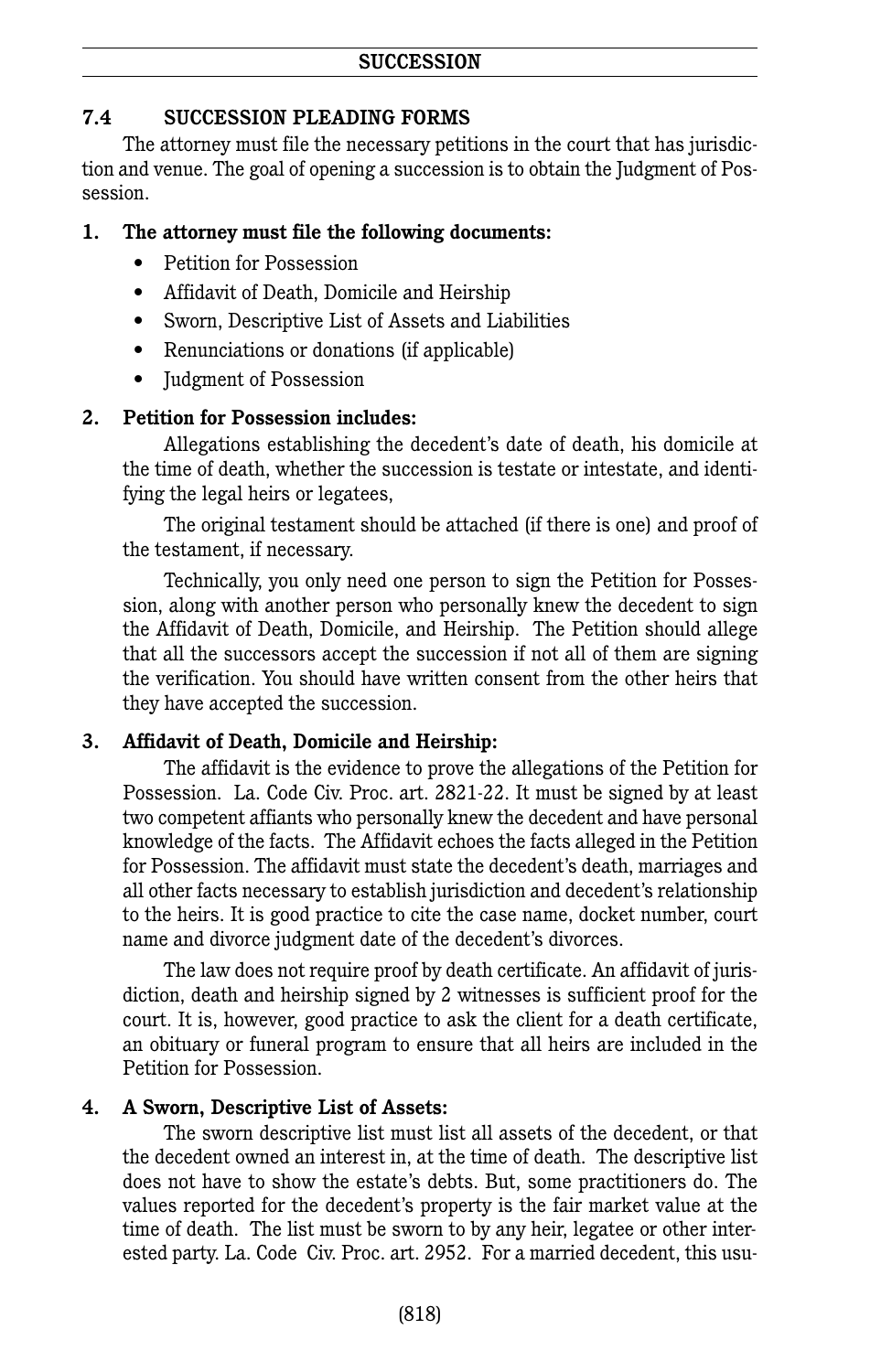ally consists of his separate property and one-half of the community property. Divorced decedents may also co-own former community property that has not been partitioned.

One of the more common assets is real estate. Put the legal description of the property in the Descriptive List, street addresses alone are not adequate. Make sure to copy the legal description exactly from previous deeds. Changes in the legal description of immovable property can cause confusion about which property is being identified and create a "cloud" over the title.

This sworn descriptive list must also include: the amount of money in bank or credit union accounts, stocks, bonds, cash, mortgages, notes, and other miscellaneous property of significant value (jewelry**,** household goods and personal effects, such as jewelry, automobiles, boats, livestock, farm products and growing crops, farm machinery, royalties, rights, claims, debts due the decedent, interest in partnerships, interests in business, cash surrender value of insurance on the life of another, accrued dividends at date of death, returned premiums of insurance policies).

The value of the heirs' naked ownership of their share of community property can be reduced by the value of the surviving spouse's usufruct over their share. Use the valuation tables at R.S. 47: 2405 to value the naked ownership.

There are also other types of assets that are distributed "outside" of the succession and are not included in the Descriptive List:

- 1. Life insurance unless payable to the estate. La. R.S. 22:647 (A)-(B). Life insurance proceeds are exempt from forced heirs' claims. La. Civ. Code art. 1505(c).
- 2. Annuities payable to a named beneficiary. La. R.S. 22: 647 (B). **But, an annuity acquired during the existence of a community property regime is includable in the decedent's estate to calculate the interest of the surviving spouse in community.** Only non-retirement annuities are subject to forced heir claims. La. Civ. Code art.1505(c).
- 3. IRA and Simplified Employee Pension Plan (SEP). These plans are exempt from Louisiana inheritance tax unless payable to the estate. La. R.S. 47: 2404 (c). **But, if a non-participant spouse has a community property claim to the surviving spouse's IRA or SEP, said claim should be listed in the sworn descriptive list.**
- 4. Retirement or pension plans. These plans are generally payable to a beneficiary, don't pass through the estate and are exempt from Louisiana inheritance tax. La. R.S. 47: 2404(c). If the plan directs the proceeds to the estate, the pension plan would become an asset of the estate.
- 5. U.S Savings Bonds. Ownership is determined by federal law, not Louisiana law.
- 6. Bank account with co-depositor. Don't include in estate if these funds were actually the property of the co-depositor.

If a client does not know where the assets are or can't get access to information from banks, he may need to file a petition to be appointed as the administrator.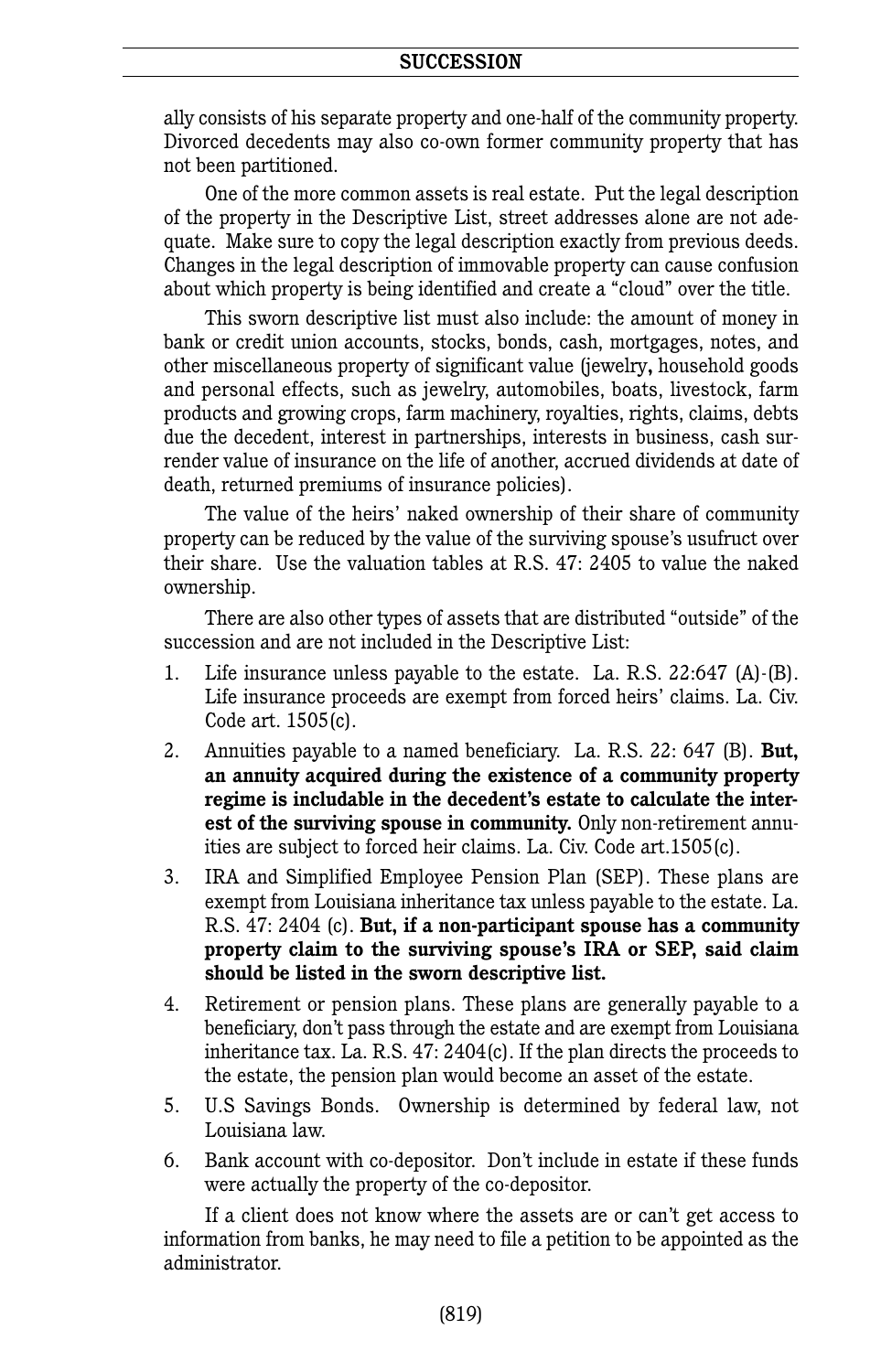Liabilities can also be listed: expenses incidental to the last illness of the decedent that were due and unpaid at the time of death (can be shown as net after anticipated insurance reimbursement), property taxes accrued prior to the date of the decedent's death, notes unsecured by a mortgage or other lien, and any income taxes accrued and unpaid at date of death. If a community regime existed at the time of death, these debts are considered community debts and are only one-half deductible.

#### **5. Judgment of Possession:**

The Judgment of Possession will declare that the decedent's heirs or legatees are entitled to be placed in possession of all of the property belonging to the decedent. The Judgment should lay out the assets of the estate (including the legal description of any immovable property), name each successor, and list the proportion that each successor inherits. If any usufructs have arisen from the succession, they should be listed also. The Judgment will recognize the successors as the owners of the property they inherit and can be relied upon by third parties in determining ownership. The Judgment of Possession is the only succession document that is recorded in the public record, so it should include all the necessary information needed to determine ownership of all property of the succession.

For testate successions, there must also be an order from the Judge that probates the testament. Some attorneys include this language in the Judgment of Possession. Since recordation fees in the public records are often determined by the number of pages, other attorneys like to create a separate probate order so that the Judgment of Possession can be kept to a minimum of pages. After July 1, 1999, notarial and statutory wills are self-proving. An olographic will still needs proof, which can be done by an affidavit unless the judge orders oral testimony. La. Code Civ. Proc. art. 2883.

The Judgment of Possession must include the last known address of at least one of the heirs, legatees or surviving spouse.

A judgment of possession may place the heirs into possession even if there are liens, including tax liens, on the real estate. The heirs take the estate subject to liens.

Neither the clients nor attorney has to appear before a judge to present all of the required documents to open a succession. The Judgment can be presented to a judge and signed on the same day that the succession documents are filed.

If the succession included immovable property, a certified copy of the signed Judgment of Possession must be recorded in the Conveyance Office in the parish where the immovable property is located. If the Judgment contains properties in different parishes, it must be recorded in each one. Judgments obtained in Orleans Parish must also be recorded with the Notarial Archives and a copy of the judgment of possession must also be sent to the board of assessors. La. R.S. 9: 1425. This must be done within 15 days of the judgment of possession under penalty of fine. Most Conveyance Offices automatically send each judgment to the Assessor, but it is best to follow up anyway, and to advise your client to check with the Assessor to make sure that he has the names and addresses of the new owners.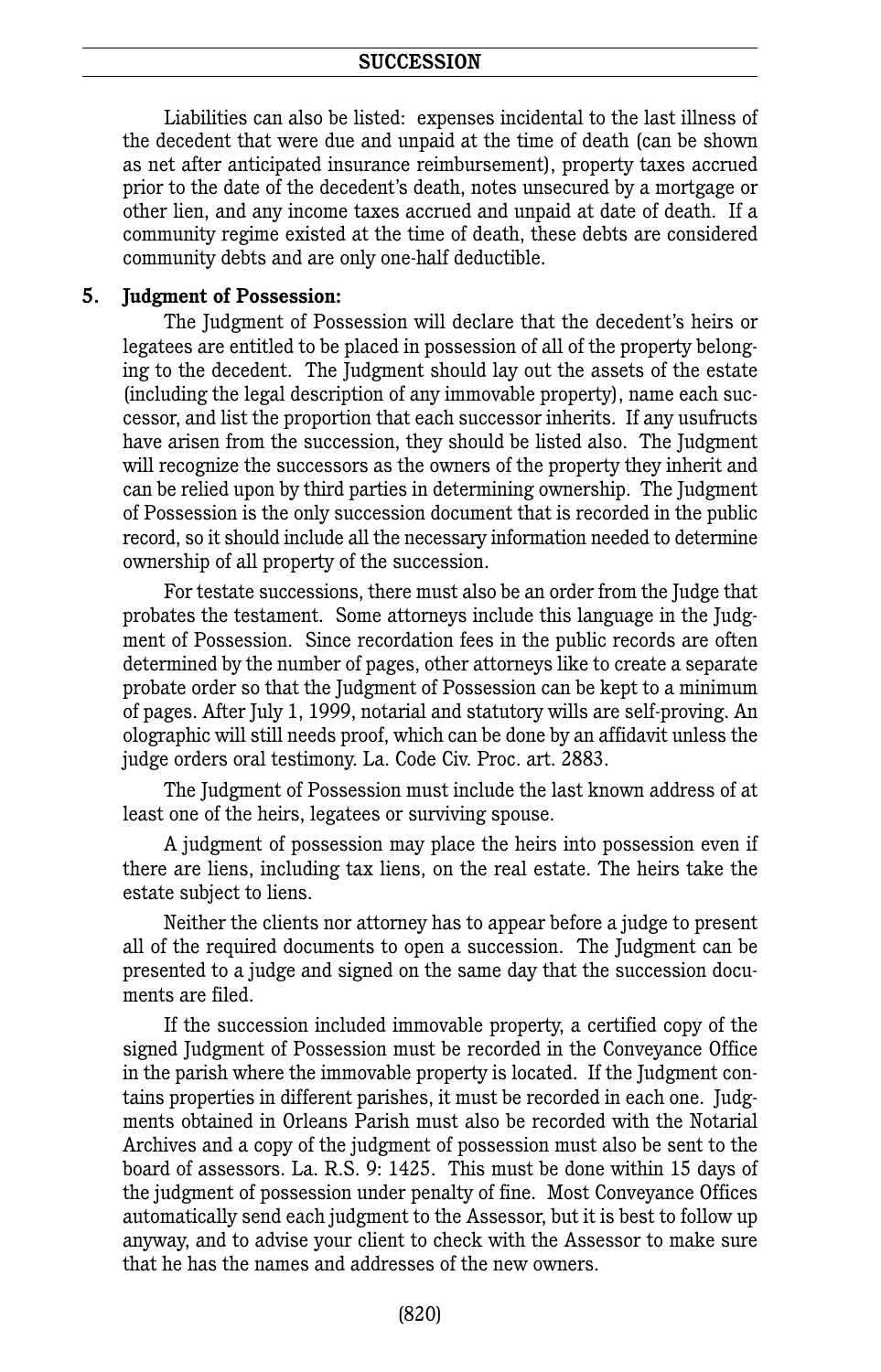Advise the clients as to their possible rights to the \$75,000 homestead exemption from real estate and the procedures for applying for the same. Currently, any heir who occupies the home is entitled to a pro rata share of the homestead exemption. *See* La. Const. art. 7, § 20(A)(6). For example, if 2 of the 3 heirs live in the home, they would be entitled to two-thirds of the \$75,000 homestead exemption from real estate taxation. A surviving spouse, who is the owner of any interest or a usufructuary, is entitled to a full homestead exemption. *See* La. Const. art. 7, § 20(A)(2).

Legatees should be entitled to the homestead exemption from the decedent's death. La. Atty. Gen. Op. 91-262. Some assessors wrongly deny the homestead exemption until there is a judgment of possession. This error should be correctable by negotiation or lawsuit.

## **8. ADMINISTERED SUCCESSIONS**

If there are immediate debts, legal proceedings, or other financial matters to attend to at the time of death, it may be advisable to open a succession and have one person appointed as an administrator of the succession. The law on succession representatives is derived mostly from statute, particularly from the Louisiana Code of Civil Procedure, articles 3081 *et al.* Successions for low income persons with relatively small estates do not usually require administration, so this topic will not be explored in depth. The following is a short summary of the relevant statutes.

A Succession representative that has been named in the decedent's testament is called an executor (male) or executrix (female). In a will, the testator may appoint the succession representative, but if he or she does not do so or if the named representative refuses to serve, the court will pick the representative from among the heirs or legatees, according to law. An Independent Administrator is empowered to sell, lease, mortgage, transfer, and otherwise deal with immovable property just as an owner would, without leave of court. This would be the cheapest method of estate administration since the administrator does not have to file motions for court approval for such transactions. This can be done in testate successions if the will provides for independent administration or if all the legatees agree to allow the appointment of an independent administrator. In intestate successions, consent of all heirs is required for independent administration.

The succession representative will be responsible for collecting all of the assets of the decedent, determining what debts are owed by the succession and seeing that they are paid, and initiating the court proceedings to resolve any questions that brought about the need for an administration. The succession representative is a fiduciary to the succession. Lastly, a succession administrator is responsible for ultimately closing the succession and putting the successors in possession of their property. The Succession Administrator will have to provide an accounting of the administration, unless this requirement is waived by all the successors. Note that time periods for opposing proposed actions by a Succession Administrator are generally very short. See e.g., La. Code Civ. art. 3335 (ten days to oppose homologation of account).